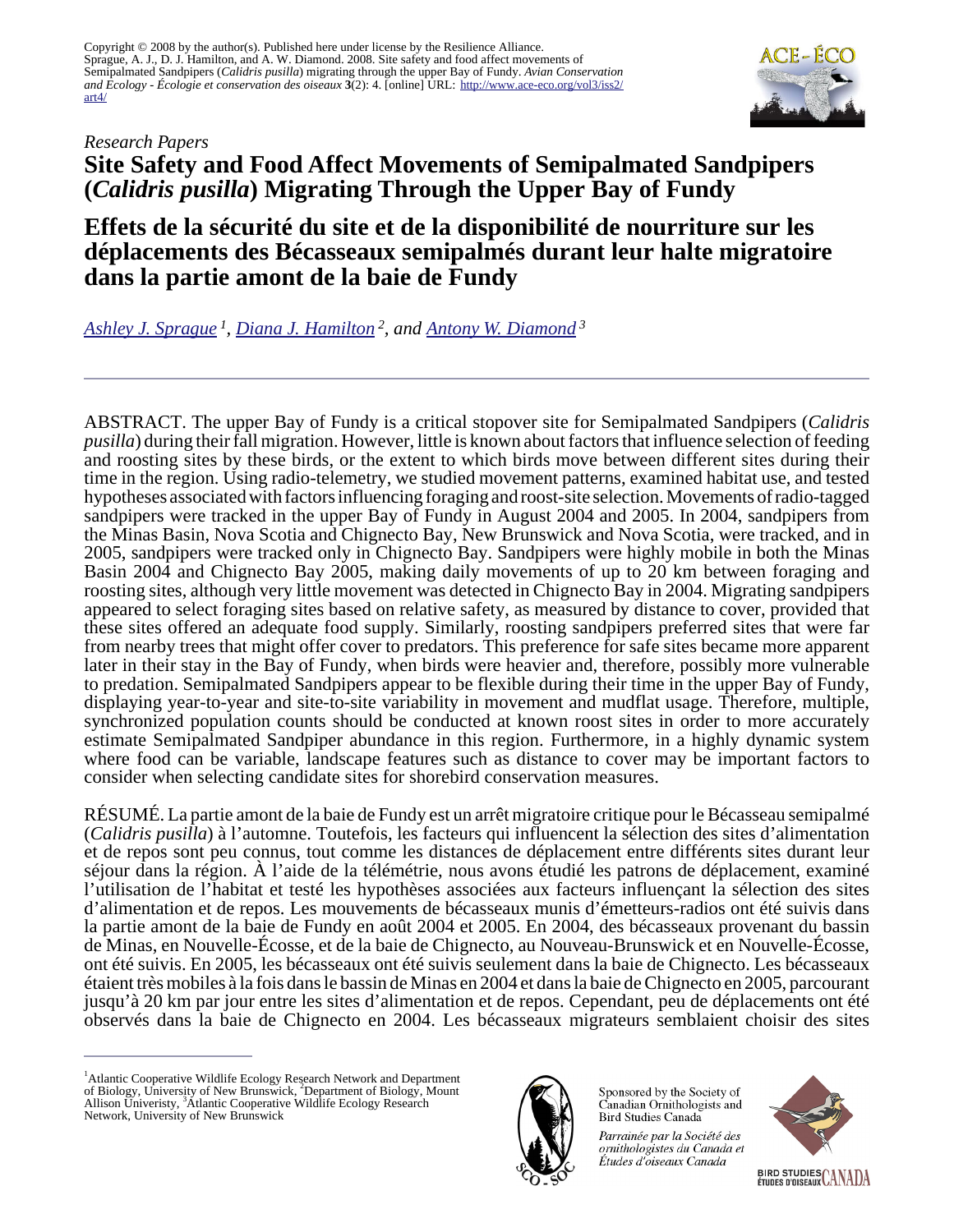d'alimentation selon leur degré de sécurité, tel que mesuré par la distance au couvert, à condition que ces sites procurent une quantité de nourriture adéquate. De façon similaire, les bécasseaux au repos préféraient les sites éloignés d'arbres pouvant offrir un couvert aux prédateurs. Cette préférence des individus pour les sites sécuritaires était plus apparente plus tard durant leur passage dans la Baie de Fundy, lorsque les oiseaux sont plus lourds, donc possiblement plus vulnérables à la prédation. Les bécasseaux semblent être flexibles durant leur passage dans la partie amont de la baie de Fundy, démontrant une variabilité interannuelle ainsi qu'entre les sites dans leur utilisation des vasières. Il est donc nécessaire d'effectuer des décomptes multiples et synchronisés des populations aux sites de repos connus afin d'estimer correctement l'abondance des bécasseaux semipalmés dans la région. De plus, dans un système hautement dynamique où la quantité de nourriture est variable, les éléments du paysage tels que la distance au couvert peuvent être des facteurs importants à considérer lors de la sélection de sites potentiels pour la conservation des limicoles.

Key Words: *Bay of Fundy; habitat selection; intertidal mudflats; migration staging area; radiotracking; Semipalmated Sandpipers*

## **INTRODUCTION**

Each fall, shorebirds undertake a long-distance migration, often traveling thousands of kilometers from northern breeding grounds to Central and South America where they overwinter (Hicklin 1987). Because long-distance migrants cannot complete such journeys without periodically replenishing their fat reserves, stopover sites become critical to the success of migration and the birds' survival (Myers 1983, Myers et al. 1987, Skagen and Knopf 1994). Only a few studies have examined movements of and habitat use by shorebirds during migration stopovers. van Gils and Piersma (1999) found that Red Knots (*Calidris canutus*) staging in the Wadden Sea moved an average distance of 10.6 km, with individuals moving distances of over 30 km during a single tidal cycle. Farmer and Parent (1997) found that Pectoral Sandpipers (*Calidris melanotos*) made only localized movements during spring migration stopovers in the Great Plains, with 90% of radiotagged birds moving less than 10 km from their original release site. Similarly, Butler et al. (2002) radio-tracked Western Sandpipers (*Calidris mauri*) during their fall migration stopover in the Fraser River Delta, British Columbia. They found that individual birds tended to remain on one site and moved only 4 to 6 km, following the tide up and down the beach.

Semipalmated Sandpipers (*Calidris pusilla*) migrate from breeding grounds in the North American Arctic tundra to the northeastern coast of South America, where they overwinter (Morrison 1984, Morrison and Ross 1989, Gratto-Trevor 1992, Gratto-Trevor and Dickson 1994, Harrington and Morrison 1997). During fall migration, central and eastern breeding populations stop in the upper Bay of Fundy, where they feed, roughly doubling their mass during their approximate 2-week stay (Hicklin and Smith 1984), in preparation for a 3000–4000 km transatlantic flight to the wintering grounds. In recognition of the importance of this site, the upper Bay of Fundy has been designated as a site of critical importance by the Western Hemisphere Shorebird Reserve Network (Hicklin 1988a, b).

Although the upper Bay of Fundy is crucial to migrating sandpipers, little is known about how sandpipers select foraging and roosting sites or to what extent birds move between these sites during their time in the Bay of Fundy. In the only previous movement study conducted in the region, Hicklin (1987) found that 86% of color-marked shorebirds used only one mudflat for foraging and roosting at Grande Anse, Chignecto Bay. However, other sites around the Bay were not checked daily and resighting color-marked birds can be challenging (P. W. Hicklin, pers. comm.). A more quantitative approach, such as radiotelemetry, provides more detailed information on movement (Haig et al. 1998) and is required to address this question.

The objectives of our study were to track movements of individual sandpipers in the Bay of Fundy and test hypotheses about sandpiper foraging and roost site choice. Shorebirds are generally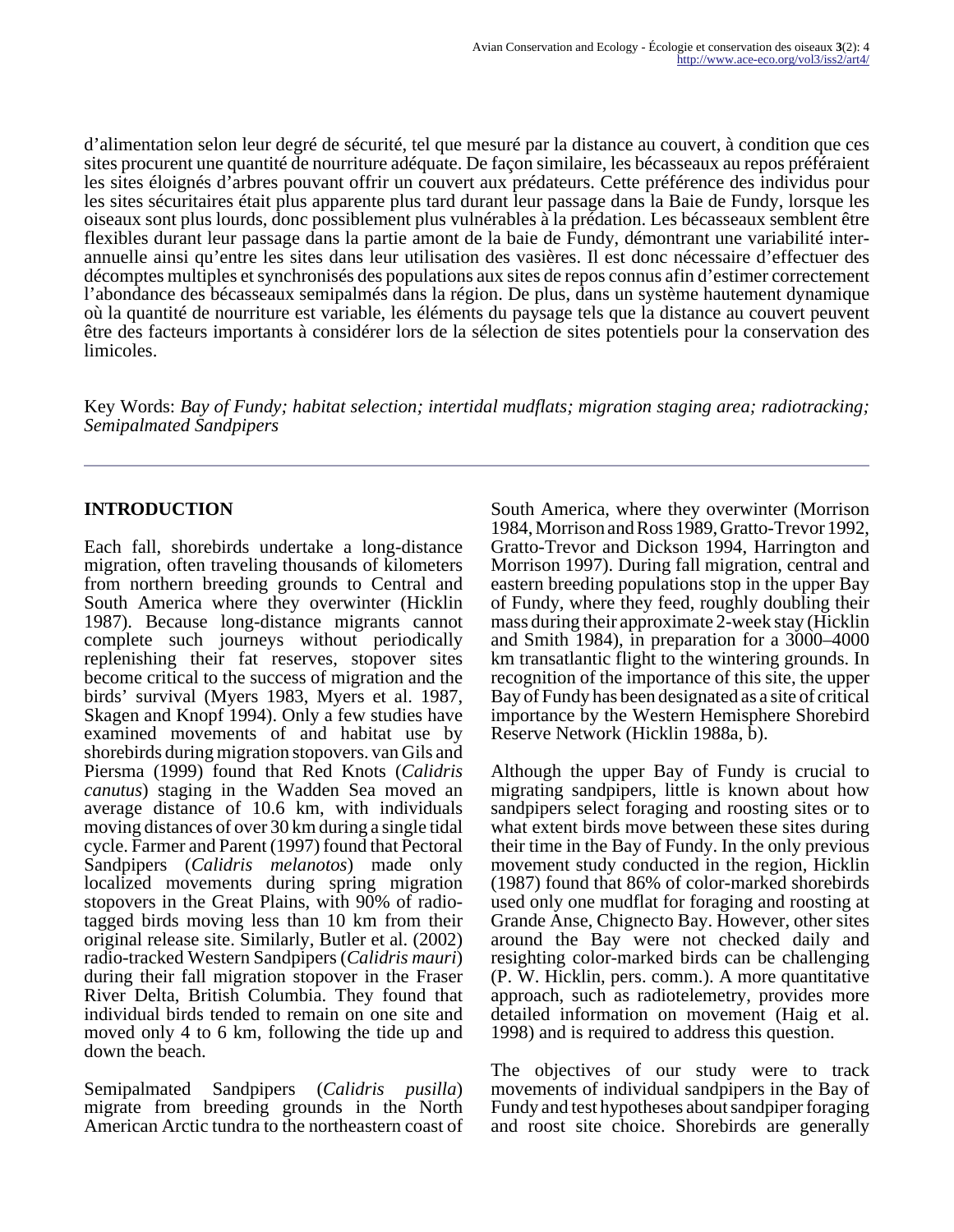thought to distribute themselves by balancing their energetic needs with the risk of predation (Ydenberg at al. 2002, Pomeroy 2006). We hypothesized that movement by sandpipers among and within sites may be influenced by two main factors: (1) the abundance and size distribution of their main prey, the amphipod *Corophium volutator* and (2) relative safety of a site, as measured by both physical characteristics of the site and predation threats by raptors.

*C. volutator* is estimated to make up approximately 80%–100% of Semipalmated Sandpiper diet while in the Bay of Fundy (Hicklin and Smith 1979, 1984, Gratto et al. 1984, Peer et al. 1986), with the larger adult amphipods preferred over the smaller juveniles (Boates and Smith 1979, Peer et al. 1986, Wilson 1990). One may predict that sandpipers would distribute themselves in an ideal free manner, in which highest densities of birds are found at sites with highest densities of *C. volutator*. Although there is some evidence of that (Hamilton et al. 2003), others have suggested that a threshold prey density, above which birds can feed profitably, leads to an asymptotic relationship between bird density and prey abundance (Hicklin and Smith 1984, Wilson 1990).

The main predators of shorebirds in the Bay of Fundy are Peregrine Falcons (*Falco peregrinus*) and Merlins (*F. columbarius*). These raptors have altered shorebird stopover behavior elsewhere. Western Sandpipers with lower body mass were found to select sites with a higher predation risk whereas shorebirds with higher body mass (and, therefore, lower maneuverability—see below) selected safer sites (Ydenberg et al. 2002). We predict that shorebirds would avoid sites with high predator activity, especially if these sites also have *C. volutator* density below a threshold of profitability, as discussed above. Where food is plentiful and predator activity is high, they should change their behavior to reduce risk of predation, for example by forming into large flocks.

Furthermore, mudflat area, and shape and composition of surrounding landscape are indicators of site safety. Sites where birds can forage away from cover, which is often the source of predator attacks (Whitfield 2003), may be safer. Therefore, we predict that sites bordered by forest and lacking open marshland may be visited less frequently by sandpipers. This prediction can be further refined based on when birds are tracked

during their stay. Predation risk to the sandpipers may increase as they gain mass because increased fat reserves could impair a bird's ability to escape from a predator, both through reduced take-off ability and through impaired performance in flight (Whitfield 2003, Dietz et al. 2007). Therefore, newly arriving light birds may be less likely to avoid potentially dangerous sites if such areas offer quality foraging habitat because they are less vulnerable to predation (Ydenberg et al. 2002). To further test this final hypothesis, we quantified habitat use relative to number of days since individuals were tagged (a surrogate for mass given that we tagged light birds and they gain mass during their stay). We predicted that over time, as they gained mass, birds would become less likely to visit dangerous sites.

Understanding how birds move within the area will help to estimate more accurately the number of birds using the bay, and help monitor any population changes. If it is found that individual birds use multiple sites, then counts must be conducted simultaneously at various roost sites in order to ensure that individuals are not being counted twice at different sites. This is especially critical for species such as the Semipalmated Sandpiper, for which population declines have been documented in the Bay of Fundy (Morrison et al. 1994). Improved population estimates will also help predict future responses of shorebirds to humaninduced changes in the ecosystem, such as the damming of tidal rivers and the subsequent removal of these barriers, which may alter sediment transport and mudflat composition. Migrating shorebirds tend to concentrate, with large proportions of the population occurring at a restricted number of sites, which makes them particularly vulnerable to loss or degradation of foraging and roosting habitat in such areas (Myers et al. 1987, Morrison et al. 1994). Finally, understanding which factors influence shorebird stopover site selection will help identify potential sites for implementation of conservation measures.

## **METHODS**

## **Study Area**

Our study was conducted in three areas of the upper Bay of Fundy: Nova Scotia's Minas Basin (45<sup>o</sup> 09' N,  $64^{\circ}$  17' W), and both arms of Chignecto Bay– Shepody Bay (45 $\degree$  49' N, 64 $\degree$  31' W) in New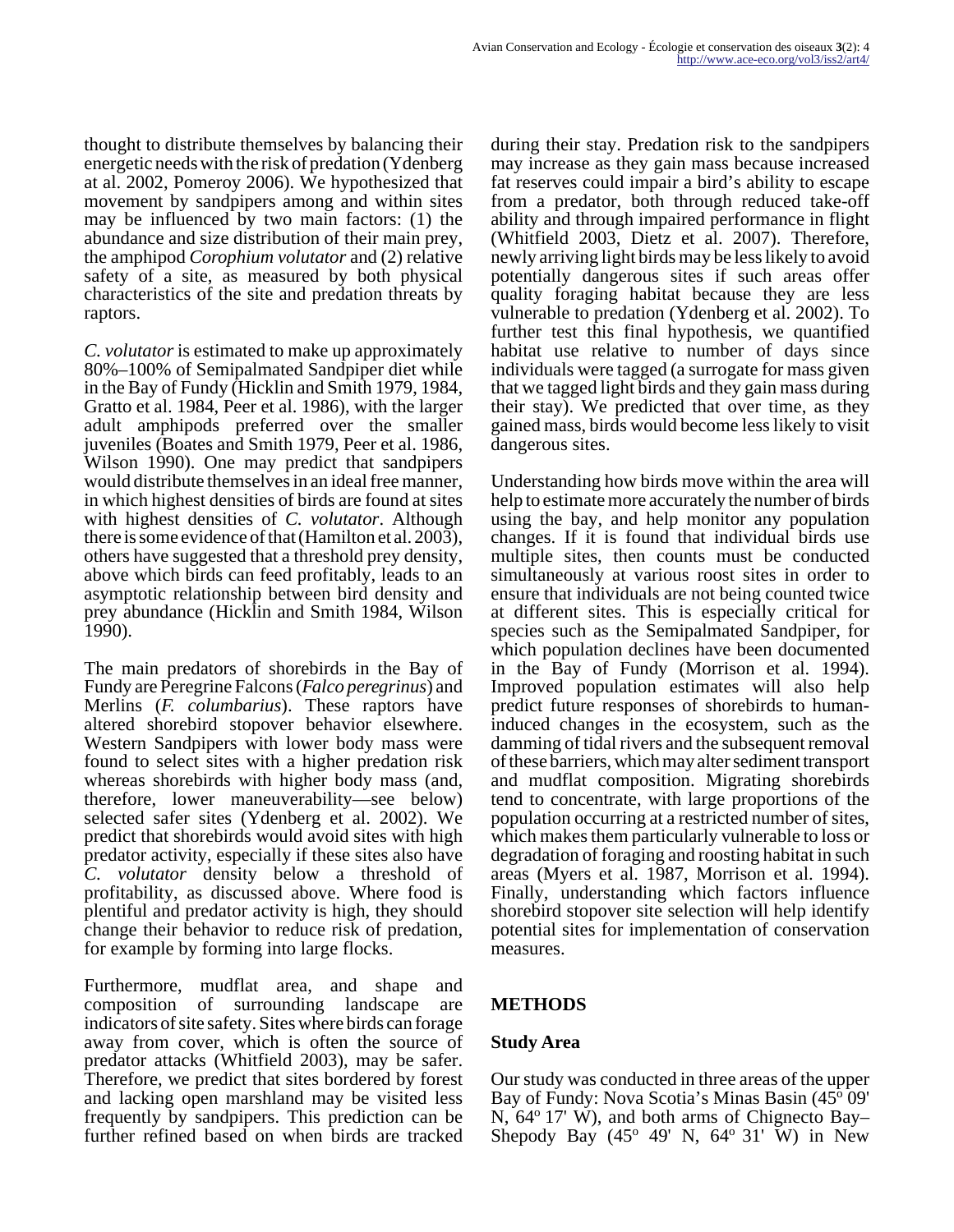Brunswick and Cumberland Basin between Nova Scotia and New Brunswick (45° 48' N, 64° 23' W). Tides in the upper Bay of Fundy rise and fall 12–15 m twice daily and, at mean low water, about 35 000 ha of mud and sand flats are exposed (Hicklin 1987). We selected eight mudflats in the upper Bay of Fundy (Grande Anse, Daniel's Flats, Peck's Cove, Mary's Point, and Minudie in Chignecto Bay, and Avonport, Evangeline Beach, and Cheverie in the Minas Basin) to monitor during the study (Fig. 1). In Chignecto Bay, all sites except Daniel's Flats and Peck's Cove had exposed beaches at high tide where shorebirds could roost. In the Minas Basin, only Evangeline Beach provided roosting habitat.

## **Radio Tracking**

Large numbers of adult Semipalmated Sandpipers were captured at high tide roost sites using the Fundy Pull Trap (Hicklin et al. 1989). In 2004, 19 sandpipers from Grande Anse in Chignecto Bay and 20 from Blue Beach, Minas Basin were fitted with 0.9-g BD-2 radio transmitters (Holohil Systems Ltd.). In Chignecto Bay, birds were caught at Grande Anse on 10 and 11 August 2004. In the Minas Basin, sandpipers were caught at Blue Beach on 6 August 2004. In 2005, we restricted our study to Chignecto Bay and tagged 45 sandpipers from three sites (20 from Hopewell Cape, 15 from Grande Anse, and 10 from Slack's Cove). In 2005, birds were captured on 2 August at Grande Anse, 3 August at Hopewell Cape, and 4 August at Slack's Cove in New Brunswick. The radios were glued to a clipped area of lower back feathers following the method of Warnock and Takekawa (2003). This attachment method allows the transmitter to fall off when the bird molts. Light birds (21.9–29.2g) were selected, as low body mass indicates recent arrival in the area (P. W. Hicklin, pers. comm.). Plumage and timing of migration indicated that all birds captured and tagged were adults. Sex of birds was not determined and, therefore, could not be considered as a factor in this study. Although bill length is often used to distinguish between sexes, it also differs between Eastern and Central Arctic breeders, with average bill length increasing from east to west. As both populations migrate through the Bay of Fundy (Gratto-Trevor and Dickson 1994), it was impossible to separate sexes.

Tagged birds were tracked using a Cessna 172 airplane, flying at an altitude of between 150 and 300 m, with H-style antennas mounted on the plane's struts. In 2004, flights followed the coastline along both Chignecto Bay (Shepody Bay and Cumberland Basin) and the Minas Basin during high and low tides in attempts to locate all tagged birds. Seven flights of 2 to 4 h duration (21 total flight hours) were conducted between 10 and 19 August 2004. In 2005, we conducted eight flights (26 total flight hours) covering the Chignecto Bay coastline between 6 and 15 August. Birds were also tracked regularly from the ground at communal roost sites in both areas. Once a tagged bird was detected, its GPS location was recorded and the bird was assumed to be on the beach where the signal was strongest. GPS locations were usually confirmed visually by noting position of flocks. Locations were typically quite accurate for high-tide tracking, as birds were localized in tight roosting groups usually covering less than 200 m. At low tide, birds spread out over approximately a 1- to 2 km area. In these situations, several passes were made over the mudflat to pinpoint the location of the bird as accurately as possible.

## **Prey Abundance**

To assess the prey base accurately, in 2004, seven mudflats were sampled: Cheverie, Avonport, and Evangeline Beach in the Minas Basin and Grande Anse, Daniel's Flats, Mary's Point, and Minudie in Chignecto Bay. In 2005, Grande Anse, Daniel's Flats, Mary's Point, and Peck's Cove were sampled in Chignecto Bay. At each site, stratified random sampling of sediment was carried out along three 250-m transects (seven samples per transect for a total of 21 samples per mudflat) running parallel to shore on each of the study flats in late July and again in late August. Transects were located approximately 150, 300, and 450 m from shore, except at Evangeline Beach where they were 650, 750, and 850 m from shore. Samples were collected using an 80-cm<sup>2</sup> corer pushed into the sediment to the bottom of the aerobic layer (the region in which invertebrates are found). Samples were then rinsed through a 250-µ sieve (Crewe et al. 2001) to remove mud and preserved in 95% ethanol. During fall 2004 and 2005, the contents of samples were sorted, *C. volutator* were placed in 2-mm size classes, dried, and weighed. These data provided estimates of numbers and size distributions of *C. volutator* at each mudflat. Only the adult size classes (>4 mm) of *C. volutator* were used for analyses as these are the prey preferred by sandpipers (Peer et al. 1986).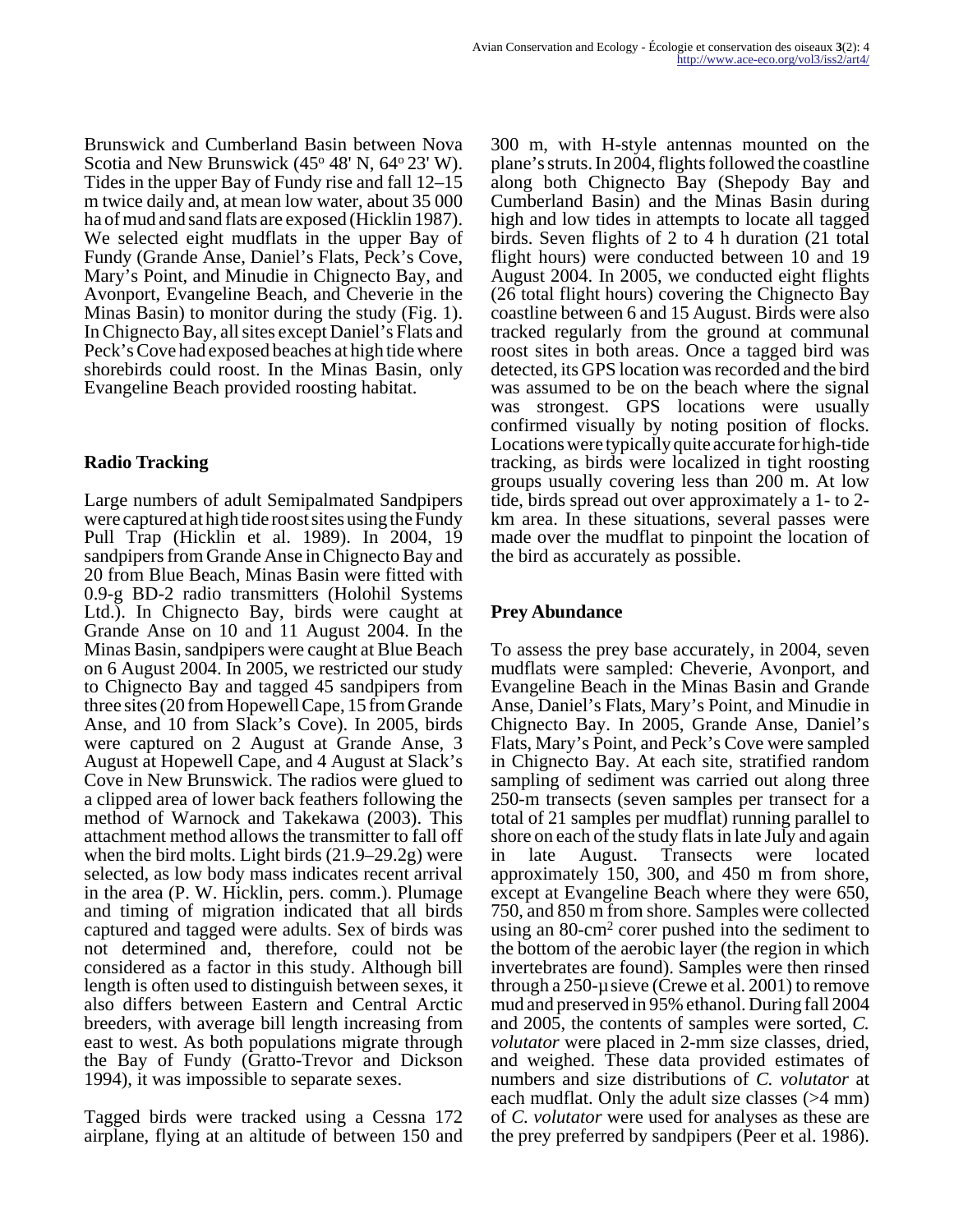



## **Predator Activity**

Focal mudflats were each visited four times at low tide. During each low-tide visit, 4 h of continuous observation were conducted, and roosts were observed during 2-h periods for 1 h on either side of high tide. During each observation period, observers scanned continuously for predators. When one was detected, the predator was identified and the observer recorded whether or not an attack occurred and the outcome of the attack. The escape response of the shorebirds was also noted. Mudflat area and the distance birds could forage away from cover were considered as possible indicators of site safety (Pomeroy et al. 2006) and were measured directly from local maps.

Predation events per hour may be a poor measure of predation risk experienced by birds when feeding at particular sites because it does not take sandpiper densities into account. To address this, we used lowtide shorebird count data to determine shorebird density and then measured predation risk as number of successful attacks  $\cdot$  h<sup>-1</sup>  $\cdot$  bird density<sup>-1</sup> measured over 4 ha. We did not obtain accurate flock size data at high-tide roost sites; therefore, this approach was used only to assess predation risk experienced by birds at low tide.

#### **Statistical Analyses**

Data were analyzed using SYSTAT version 9 and SPSS version 15. Before analysis, the assumption of normality was assessed visually using normal probability plots (Tabachnick and Fidell 2007), and Cochran's test was used to test for homogeneity of variance (Underwood 1997). When violations were detected, they were managed through transformation or use of non-parametric techniques.

Analysis of variance (ANOVA) was conducted to assess differences among locations and years in mean distances moved by individual birds. ANOVA was also used to assess differences among tide levels ("High," "Low") and individual roost sites in predation events ("Number of predators per observation hour," "Number of attacks per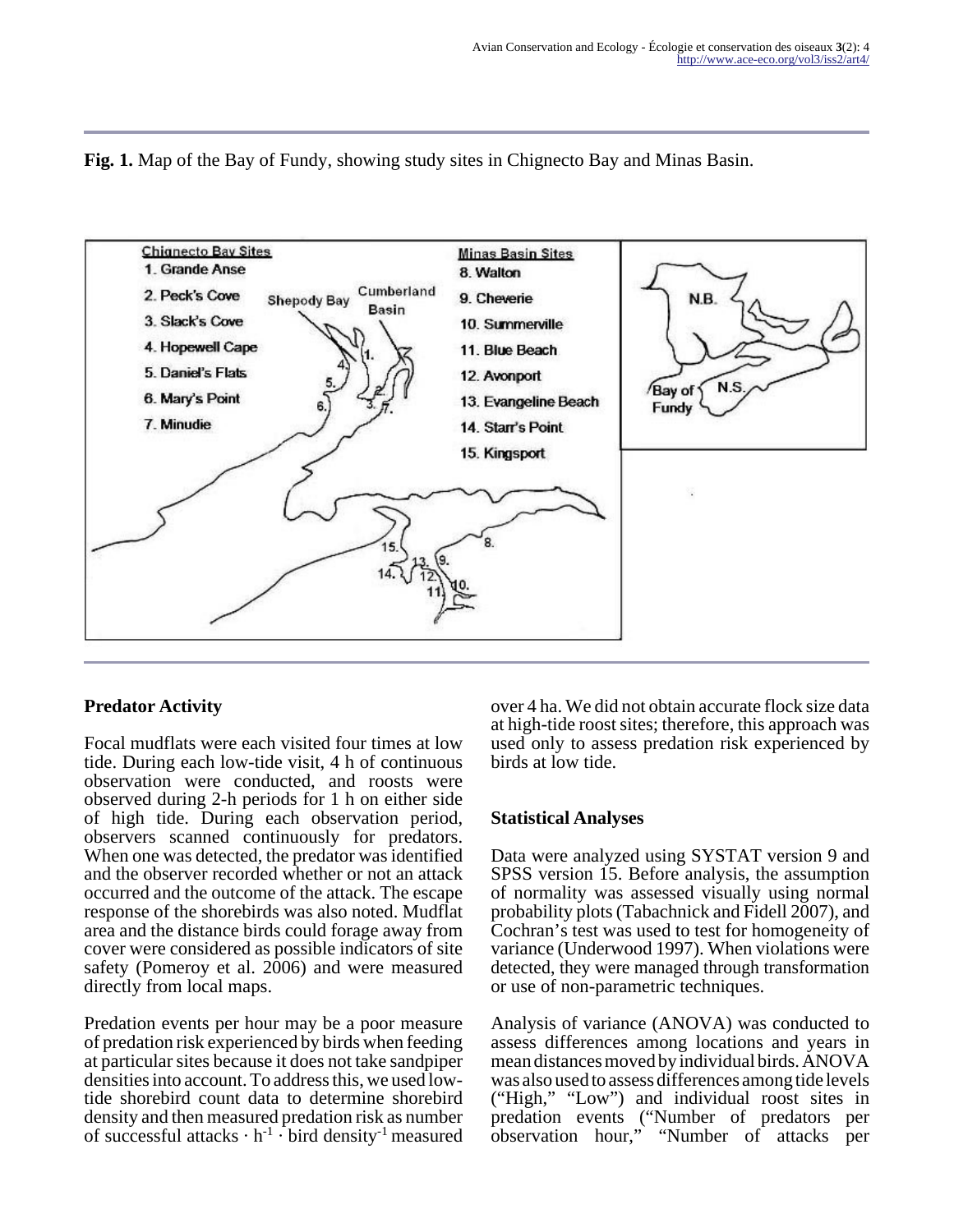observation hour"). When significant main effects were found, the post-hoc Tukey's Test was used to isolate differences between levels of factors. Predators and attacks per hour at high tide and predation risk at low tide were compared between the 2 years using the non-parametric Kruskal-Wallis test. Data from Minas Basin in 2004 were not compared with the two Chignecto Bay data sets because effects of location and year are confounded.

Because birds were tagged at three different sites in Chignecto Bay in 2005, preferences of birds for various roosting and foraging sites were assessed using a two-stage process for that year's data. We restricted our analysis to birds that were detected at least twice to ensure that preference could be evaluated. First, preferences were ranked for each bird, i.e., the site at which an individual bird was most frequently detected was ranked most highly, etc. Ties were ranked as such. This procedure avoided the potential bias associated with using raw numbers of detections, given that different birds were detected varying numbers of times (two to eight times at high tide and two to seven times at low tide). Second, effect of tagging location on site preference was tested using a repeated measures ANOVA, with rank preference as the response variable, bird as the subject, detection site as a within-subjects factor, and location of tagging as a between-subjects factor. Multivariate results were evaluated using Pillai's Trace, the most robust of available multivariate tests (Scheiner 2001). Univariate results were evaluated with the Huyn-Feldt correction factor applied to control for mild deviations from sphericity (Potvin et al. 1990). When significant main effects were detected, posthoc testing to isolate differences was conducted using the Bonferroni correction for multiple comparisons.

Multiple regression combined with Akaike's information criterion (AIC) model selection (Burnham and Anderson 2002) was used to determine the suite of factors that best predicted habitat use by tagged sandpipers, measured as arcsine square root transformed proportion of detections within each day of tracking. We chose to use proportion rather than number of birds because number detected varied among days, and therefore, proportion was a better indicator of preference independent of our success in tracking birds. This approach was used only for 2005 data, because in 2004 virtually all birds in Chignecto Bay used only one mudflat, and there were too few successful

tracking days in the Minas Basin to allow us to generate the models. For low-tide detections, variables considered included prey abundance, distance to cover (an index of relative site safety), predator abundance, and predator attacks. For high tide, we examined distance to cover, predator abundance, and predator attacks. Variables to be included were selected using a sequential multiple regression approach. Issues with multicollinearity were assessed by examining condition indices (with a cutoff of 30 indicating a problem) and correlations between independent variables (Tabachnick and Fidell 2007). Mudflat at which birds were detected could not be included in either model because there was only a single measure of each of the variables listed above for each mudflat. Furthermore, days since tagging was not useful to include in the main model because on each day values of the dependent variable (proportion detected) summed to a constant, so data points were not independent.

Instead, to test the hypothesis that birds may have altered site selection over time in response to increased mass and, therefore, perhaps shifted priority from gaining food to avoiding predators, we compared mean number of days since being tagged that birds were detected at each site using a two-way fixed factor ANOVA, with both site at which birds were located and site of tagging as independent variables. Analyses were conducted separately for low- and high-tide trackings. To ensure that the results of this analysis were not confounded with differential retention of birds tagged at different sites, we used a Kruskal-Wallis test to compare last day of tagging (i.e., the number of days since being tagged that a bird was located for the last time) among tagging sites.

## **RESULTS**

## **Individual Shorebird Movements**

The distances moved by individual sandpipers varied among locations and years ( $F_{2, 63} = 8.68$ ,  $p <$ 0.001, Fig. 2). Individuals moved significantly greater distances in Minas Basin in 2004 and Chignecto Bay in 2005 than in Chignecto Bay in 2004 (Tukey's test). In Minas Basin, 2004, all 20 birds tagged at Blue Beach were located one to seven times. The sandpipers were generally found to use multiple roosting and foraging sites. A total of 34 radio-tracking detections were made during low tide and, of six foraging sites, Cheverie, Minas Basin,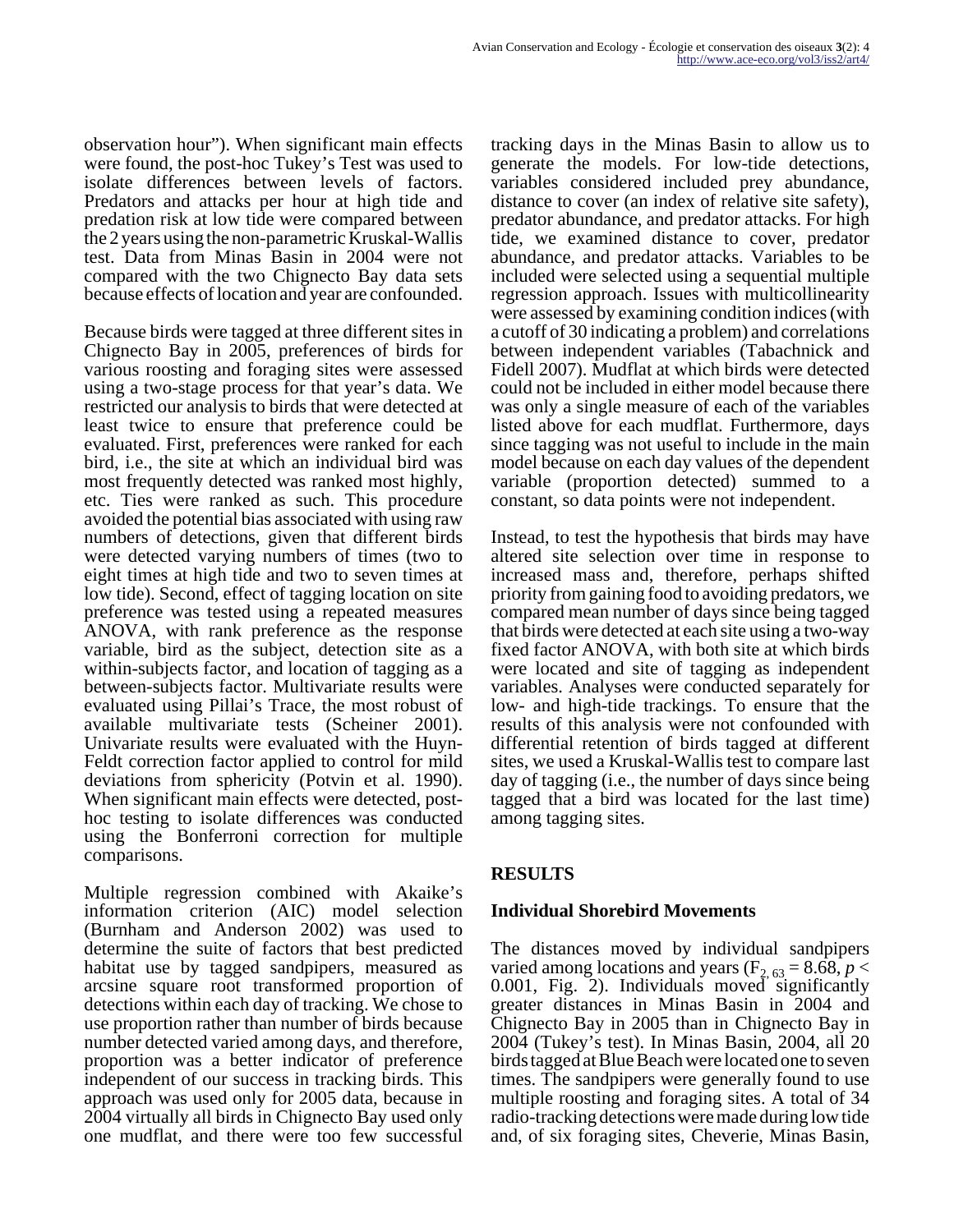was the most frequently visited (50% of detections, Table 1). During high tide, a total of 39 detections were made on six roost sites, of which Summerville was the most frequently used (33% of detections). The greatest distance a bird moved between radiotracking detections in the Minas Basin was 21.8 km. No marked sandpipers moved between Minas Basin and Chignecto Bay in 2004.

In Chignecto Bay, 2004, very little movement was observed among sandpipers tagged at Grande Anse. Tagged birds were located between one and nine times, and three birds were never found. Of 34 lowtide detections, 83% were of birds foraging at Grande Anse (Table 1). The sandpipers used a total of three different foraging sites at low tide. During high tide, all 44 detections were at Grande Anse. During aerial surveys, other potential roosting sites (Mary's Point, Hopewell Cape, and Slack's Cove) were searched and no radio-tagged birds were detected. Neither were tagged birds found roosting on Mary's Point during ground-tracking periods in that year. The greatest distance a bird moved between successive detections was 15.1 km.

In 2005, the 45 sandpipers tagged at three different roost sites in Chignecto Bay were much more mobile than birds tagged at Grande Anse in 2004, regardless of where they were originally tagged. Individual birds were located between one and 14 times, and six birds were never found. The marked sandpipers foraged on six different mudflats in that year. During low tide, 129 detections were made, most frequently at Daniel's Flats (67% of detections, see Table 1). These birds also used a total of six different roost sites. Of 112 high-tide detections, 59% were of birds roosting at Hopewell Cape. Site of tagging had no effect on the distance moved by individual birds (ANOVA,  $F_{2, 33} = 0.39$ ,  $p = 0.67$ , see Table 2). The greatest distance moved between radio-tracking detections was 17.8 km.

Based on ranked preferences of each bird, tagging location did not affect site selection at either low or high tide (multivariate RM-ANOVA: low tide low tide F<sub>6, 44</sub> = 1.4,  $p = 0.24$ ; high tide F<sub>4, 40</sub> = 0.50,  $p$  $= 0.74$ ). However, as described above, individual sandpipers did display overall preferences in site selection (univariate RM-ANOVA: low tide  $F_{3,75}$  = 16.9,  $p < 0.001$ ; high tide with Huynh-Feldt correction applied:  $F_{1.6, 35.5} = 7.58$ ,  $p = 0.003$ ). At low tide, birds preferred Daniel's Flats over all other sites, and Grande Anse was preferred over Peck's Cove (Fig. 3). At high tide, Hopewell Cape was preferred over Mary's Point and Grande Anse (Fig. 3). Overall, individuals did not range widely in the Bay of Fundy but instead tended to roost and feed in discrete areas.

### **Prey Base**

In Minas Basin in 2004, the prey base was highly variable, with extremely high densities of adult *C. volutator* at Cheverie, and extremely low values at Avonport and Evangeline Beach (Fig. 4). In Chignecto Bay, *C. volutator* density varied both among sites and among years (Sprague 2006). Grande Anse exhibited consistently lower prey densities than the other sites, and between 2004 and 2005, *C. volutator* density increased at both Mary's Point and Daniel's Flats and declined at Grande Anse (Fig. 4).

#### **Effects of Predation on Movements**

There were significantly more sandpiper predators observed per hour (ANOVA, F<sub>1, 53</sub> = 14.5,  $p <$ 0.0001) and more attacks per hour  $\check{(ANOVA, F]}$  $_{53}$  = 16.57,  $p < 0.0001$ ) observed during high tide than low tide in both years and in both locations (Fig. 5a). The low-tide predation rate in Chignecto Bay did not differ between 2004 and 2005 for predators per hour per bird (Krusal-Wallis  $X^2$ <sub>1</sub> = 0.86,  $p = 0.36$ ) or attacks per hour per bird (Krusal-Wallis  $X^2 = 0.12$ ,  $p = 0.73$ ; Fig. 5b). Predation risk at high-tide sites could not be quantified on a per bird basis because accurate roost counts were not possible. However, although predators and attacks per hour seemed higher in 2005, they did not differ significantly between years in Chignecto Bay (predators: Kruskal-Wallis  $X^2 = 1.77$ ,  $p = 0.18$ ; attacks: Kruskal-Wallis  $X^2 = 1.26$ ,  $p = 0.26$ ) (Fig. 5a). Given the extremely high densities of birds typically found at roosts (often  $\geq$  10 000), it is unlikely that failing to correct for the number of birds present would substantially affect perceived risk on a per bird basis.

Sandpipers did not avoid sites with the highest predator activity, especially if that site had high prey availability. In Minas Basin, birds selected Cheverie over the other mudflats at low tide throughout their stay. This site had the highest number of observed predators per hour, attacks per hour, and successful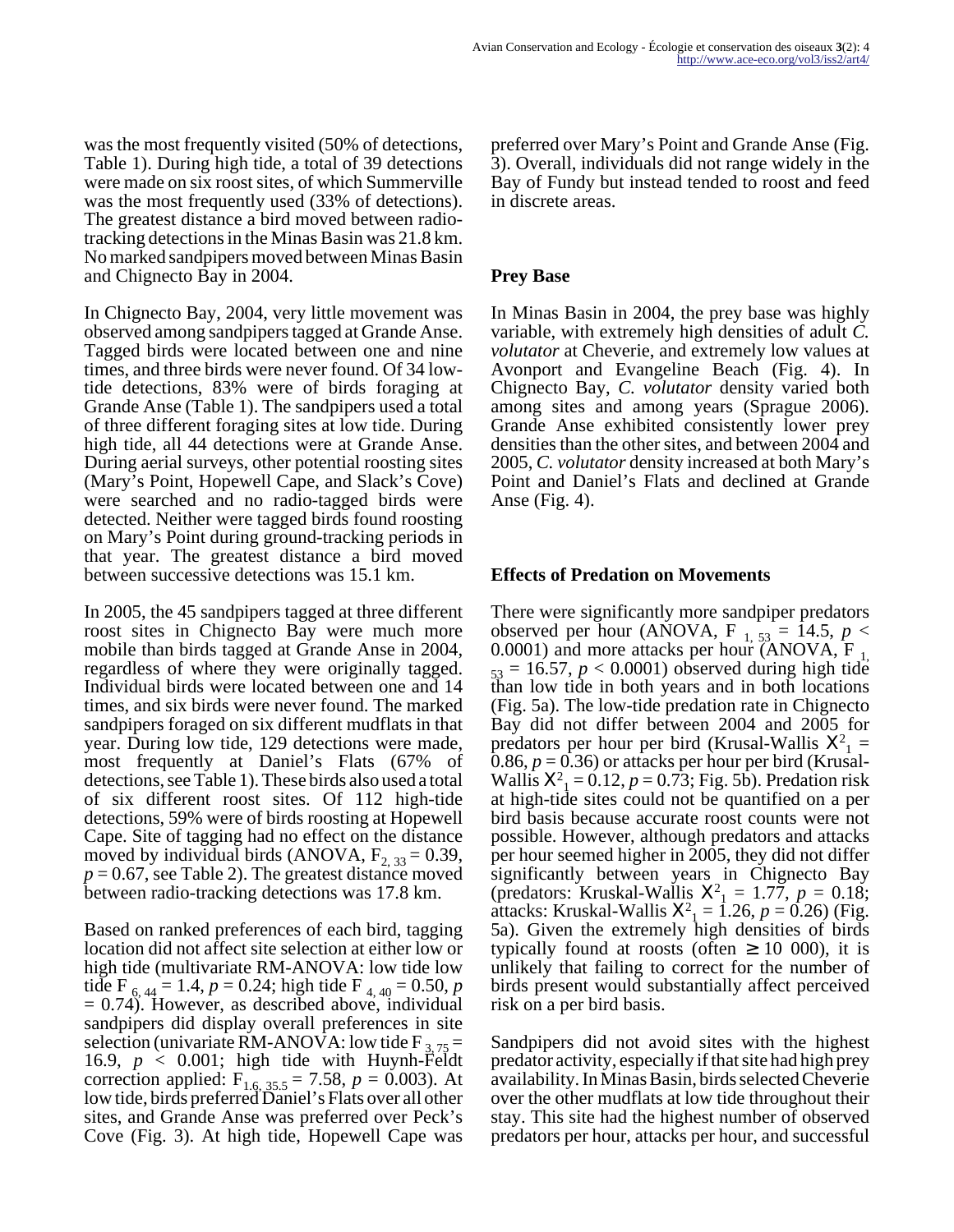**Fig. 2.** Distance moved between radio-tracking detections, averaged for individual birds at two locations in 2004 and 2005. Number of birds observed at each location is provided under the location. Error bars are  $\pm$  1 SE.



attacks per hour. In Chignecto Bay, 2005, Daniel's Flats was the site most used by foraging sandpipers and also had the highest observed predator activity of all sites in the area over both years. However, both these sites had relatively high prey availability (Fig. 4) and offered foraging areas with large distances from cover (Table 3), which may have offered some measure of safety from predators. Therefore, it is not possible to completely decouple predation risk and food availability, although the relative avoidance by birds of food-rich Peck's Cove (Fig. 4), with very little distance from cover (Table 3), allows some interpretation (see Discussion). It is probable that predators responded to shorebird abundance, and notable that sandpipers did not disperse substantially to other mudflats in response to elevated predation levels, suggesting a benefit to selecting the current site. Among roost sites, Hopewell Cape had more predators per hour, although not significantly so, (ANOVA,  $F_{7,32}$  = 2.34,  $p = 0.07$ , Fig. 6a) and had significantly more attacks per hour (ANOVA,  $F_{7,32} = 4.20, p = 0.006$ , Fig. 6b) than any other site in either year, but was still the most frequented high-tide site in 2005. Again, it offered a greater distance from cover than the other roost sites (Table 3).

#### **Factors Influencing Site Selection**

Although *C. volutator* were present on all the mudflats used by shorebirds, tagged birds were sometimes located feeding on sites with extremely low *C. volutator* densities. Furthermore, 25% of sandpipers tagged in Minas Basin and 15% of birds tagged in Chignecto Bay in 2005 were found feeding on sites with low *C. volutator* density after previously foraging on a site with high *C. volutator* densities. In 2004, most birds tagged at Grande Anse remained on the site throughout the stopover period, despite a low *C. volutator* density at this site.

When assessing the relative importance of multiple factors in predicting site selection by shorebirds foraging at low tide in 2005, we found that a model containing distance from cover of the foraging site and *C. volutator* density was the best choice (Table 4). Number of predator attacks per hour was unimportant (linear regression  $F_{1, 38} = 2.1$ ,  $p = 0.15$ ,  $r^2 = 0.05$ ), and number of predators present could not be included because it was too correlated with distance from cover (statistical condition index = 33.0). Habitat use by sandpipers increased with distance from cover, which was by far the more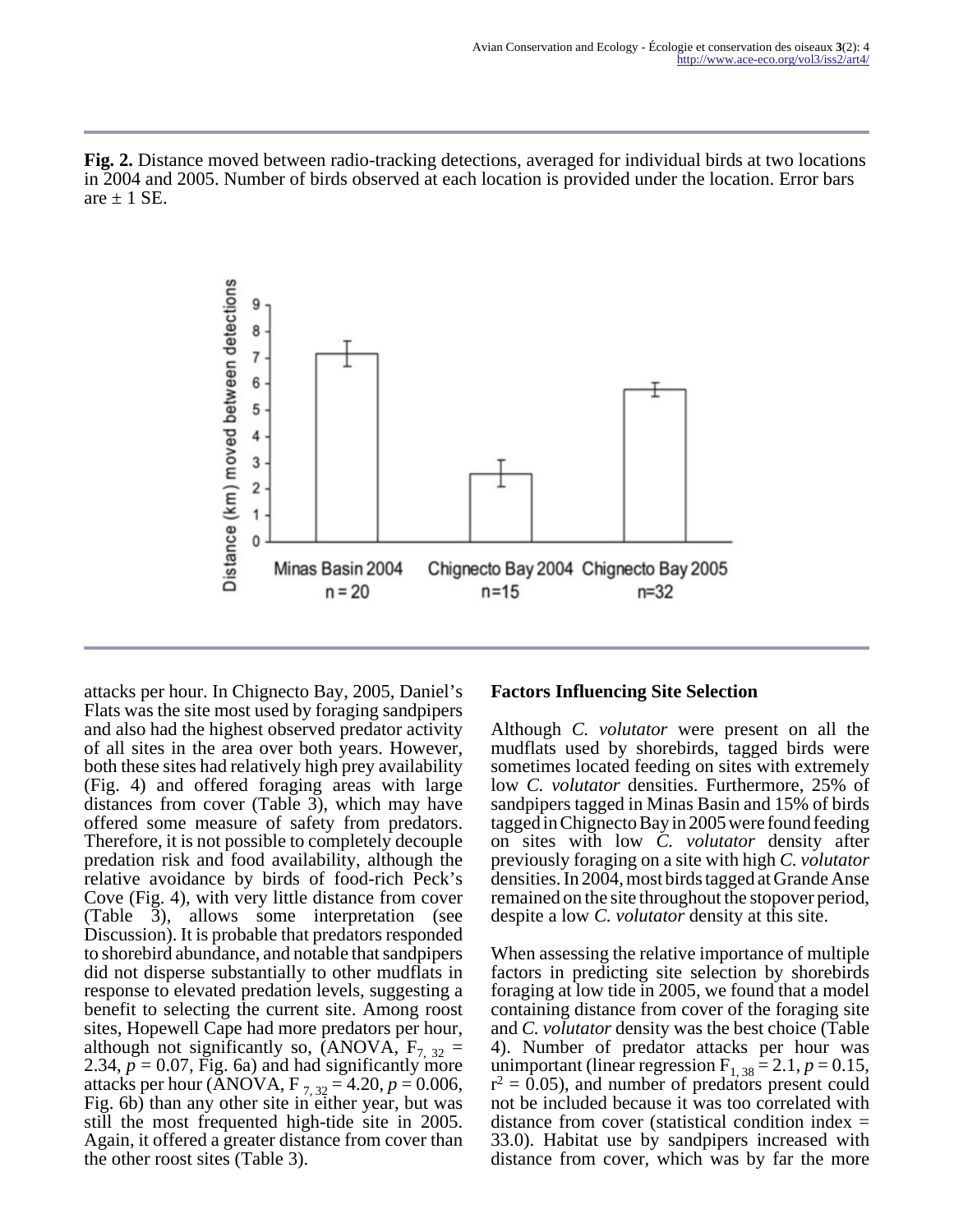| Minas Basin<br>2004                                                              |                                                 |                                          | Chignecto Bay<br>2004                          |                           |                     | Chignecto Bay<br>2005                                                                 |                                       |                                    |
|----------------------------------------------------------------------------------|-------------------------------------------------|------------------------------------------|------------------------------------------------|---------------------------|---------------------|---------------------------------------------------------------------------------------|---------------------------------------|------------------------------------|
| <b>Site</b>                                                                      | N                                               | $%$ of<br>total                          | Site                                           | N                         | $%$ of<br>total     | <b>Site</b>                                                                           | N                                     | % of total                         |
| Low Tide                                                                         |                                                 |                                          |                                                |                           |                     |                                                                                       |                                       |                                    |
| Cheverie<br>Evangeline Beach<br>Kingsport<br>Starr's Point<br>Avonport<br>Walton | 16<br>6<br>3<br>$\frac{3}{2}$<br>$\overline{2}$ | 50.0<br>19.0<br>9.5<br>9.5<br>6.0<br>6.0 | Grande Anse<br>Daniel's Flats<br>Hopewell Cape | 28<br>$\overline{4}$<br>2 | 83.0<br>11.0<br>6.0 | Daniel's Flats<br><b>Grande Anse</b><br>Mary's Point<br>Peck's Cove<br>Minudie        | 91<br>24<br>13<br>4<br>$\overline{2}$ | 70.5<br>18.7<br>10.0<br>3.2<br>1.5 |
| High Tide                                                                        |                                                 |                                          |                                                |                           |                     |                                                                                       |                                       |                                    |
| Summerville<br>Avonport<br><b>Blue Beach</b><br>Cheverie<br>Evangeline Beach     | 13<br>11<br>8<br>6<br>1                         | 33.0<br>28.5<br>21.0<br>15.0<br>2.5      | <b>Grande Anse</b>                             | 44                        | 100.0               | Hopewell Cape<br><b>Grande Anse</b><br>Mary's Point<br>Slack's Cove<br>Daniel's Flats | 66<br>30<br>11<br>3<br>2              | 58.9<br>26.8<br>9.8<br>2.7<br>1.8  |

**Table 1.** Number and percentage of total radio-tracking detections for low tide and high tide during each site and year combination.

important variable of the two in the model (Table 4, standardized beta coefficients). *C. volutator* density had relatively little effect on habitat use, although when considered with distance to cover there was a slight positive relationship (Table 4). This lack of response by birds to prey availability may be because the preferred site (Daniel's Flats) had the second-lowest *C. volutator* density (Fig. 4), but also a much greater distance from cover than the other sites. Hence, birds appear to be selecting the safest site with at least a moderate prey density. For roosting birds, the three variables considered predators per hour, attacks per hour, and distance from cover—could not be incorporated into the same model because they were highly correlated (statistical condition index  $= 55.0$ ). Evaluated separately, predators and attacks per hour produce slightly stronger models than distance from cover (Table 5). Birds selected sites at which there were more predators and attacks per hour, although it is likely that in this instance predators were responding to prey, not the reverse. More importantly, birds preferred roost sites that were far from cover, in particular Hopewell Cape.

#### **Habitat Selection Over Time**

Sandpipers did appear to select roosting sites based, in part, on their body masses. In 2005, birds detected at Grande Anse at high tide had been tagged more recently, and were presumably lighter, than those detected elsewhere (ANOVA  $F_{2, 99} = 12.16$  *p* < 0.0001 and Tukey's test) (Fig. 7a). Location of tagging did not affect results  $(F_{2, 99} = 0.64, p = 0.53)$ .

The relationship between time since tagging and foraging site use varied with location of tagging (ANOVA interaction term  $F_{4, 110} = 3.46, p = 0.011$ ). For birds tagged at Hopewell Cape and Slack's Cove, there was no relationship between days since tagging and mudflat use (HC:  $\bar{F}_{2,58} = 0.15, p = 0.86;$ SC:  $F_{{}_{2}, 26} = 1.07, p = 0.36$ . However, sandpipers tagged at Grande Anse were detected on the Grande Anse mudflat earlier in their stay than on the other mudflats  $(F_{4, 26} = 3.87, p = 0.014, \text{ and Tukey's test})$ (Fig. 7b). None of these results is an artifact of biased detectability of birds tagged at the three sites. There were no differences among tagging sites in the length of time after tagging that the sandpipers were first detected (Krusal-Wallis  $X^2 = 1.27$ ,  $p = 0.53$ ).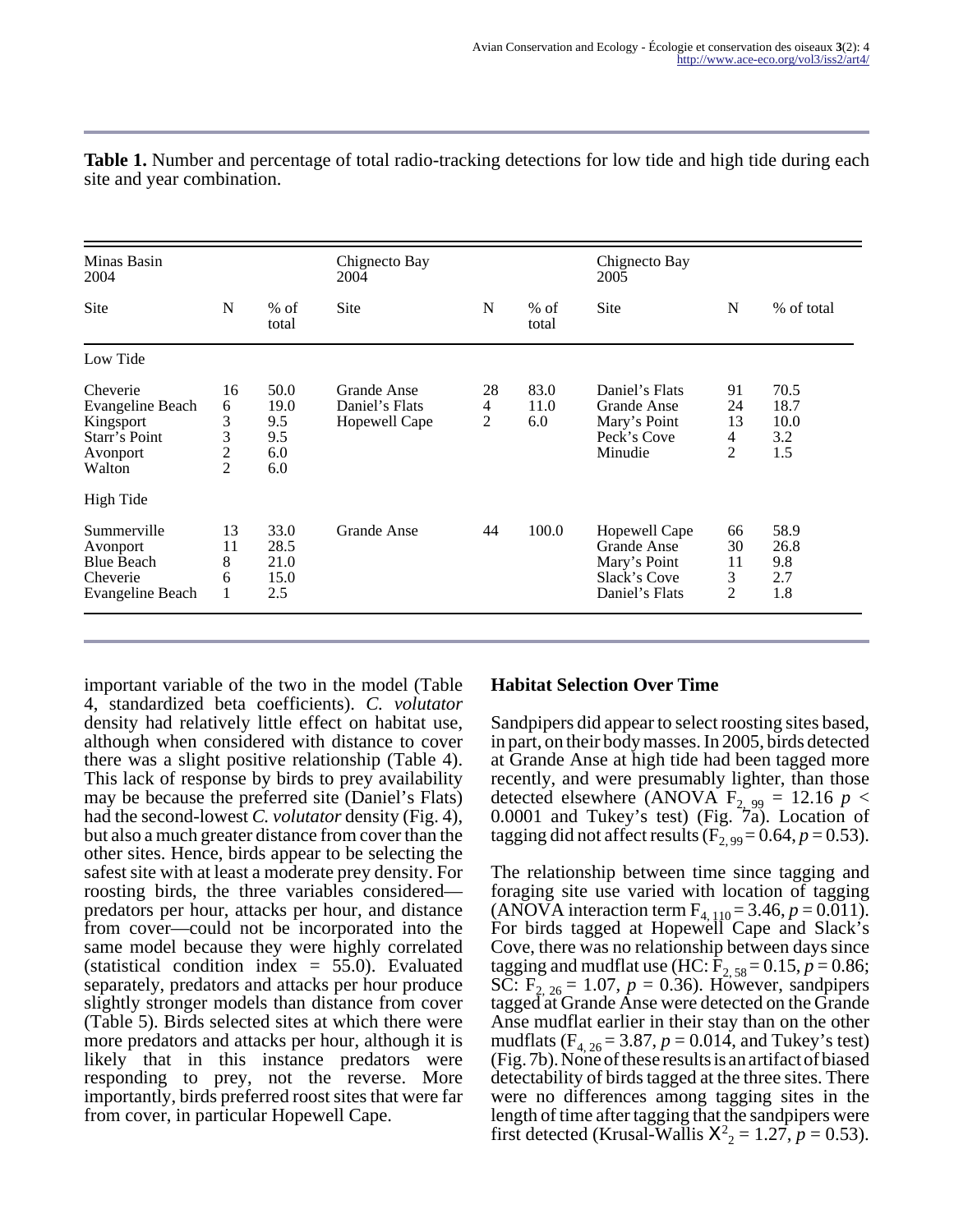| Site of Tagging    | Distance moved (km) |                 |
|--------------------|---------------------|-----------------|
|                    | Mean                | Standard error  |
| Slack's Cove       | 6.9                 | $0.6 (n = 59)$  |
| Hopewell Cape      | 6.0                 | $0.4 (n = 122)$ |
| <b>Grande Anse</b> | 5.8                 | $0.6 (n = 60)$  |

**Table 2.** Mean distance moved by birds tagged at each of the three capture sites in Chignecto Bay 2005. Number of observations is indicated in parentheses.

## **DISCUSSION**

Semipalmated Sandpipers migrating through the upper Bay of Fundy in late summer appear to be highly flexible in their use of foraging and roosting habitats and their movement between these habitats. In two of three year–location combinations, the sandpipers did not remain on one mudflat, but instead used multiple roost sites and intertidal foraging areas throughout their 2-week stay in the region. Some sites were used only for either foraging or roosting, and others were used during both high and low tides. It might be expected that sandpipers prefer to forage on mudflats with associated roosting sites, or on mudflats that were relatively close to a roost site in order to reduce the energy expenditure of traveling (Goss-Custard et al. 1992), assuming that travel for sandpipers is not "free" (van Gils et al. 2006). It is also assumed that sandpipers would maximize their feeding time while the intertidal zone is exposed during the receding, low, and rising tidal periods. However, radio-tracked birds did not select sites where they could both forage and roost over sites where they could do only one or the other. In 2005, 58% of all roosting detections in Chignecto Bay occurred at Hopewell Cape, a site used only during the high-tide periods. Birds selected this site over other roosting sites in 2005, and were observed to make daily flights of over 15 km in order to roost at this site.

In 22% of all consecutive radio-tracking detections made in Chignecto Bay in 2005 and 17% of detections made in Minas Basin in 2004, the marked sandpipers moved a distance of 10 km or more. Several of these movements were between a

foraging and roosting site in a single day. This suggested that the energetic costs of flights of 5–20 km, even after the birds had acquired a significant fuel load, were outweighed by the benefits of sampling new sites.

Sandpipers tracked in the Minas Basin in 2004 were highly mobile (Fig. 2). Conversely, sandpipers using Chignecto Bay in 2004 remained largely on one site. This latter result agreed with Hicklin's (1987) finding that most sandpipers migrating through Chignecto Bay showed high site fidelity. However, the Semipalmated Sandpipers tracked in Chignecto Bay in 2005 displayed a very different pattern. Regardless of where the birds were trapped, they were much more mobile; they used several sites to roost and feed and they moved greater distances between radio-tracking detections. Hicklin's (1987) findings appear, therefore, to not be generalizable across years; there is substantial interannual variation in habitat use by sandpipers foraging in Chignecto Bay.

## **Effects of Prey on Movements**

In Chignecto Bay in 2005, prey abundances were more concentrated than in the previous year, with significantly higher *C. volutator* densities at Mary's Point and Daniel's Flats and lower *C. volutator* densities at Grande Anse (Fig. 4, Sprague 2006). Wilson (1990) found that within a mudflat, birds foraged where *C. volutator* abundances were above a threshold density, which was estimated at between 625 and 3838 adult *C. volutator*/m<sup>2</sup> , and areas below that threshold were avoided. Abundance of *C.*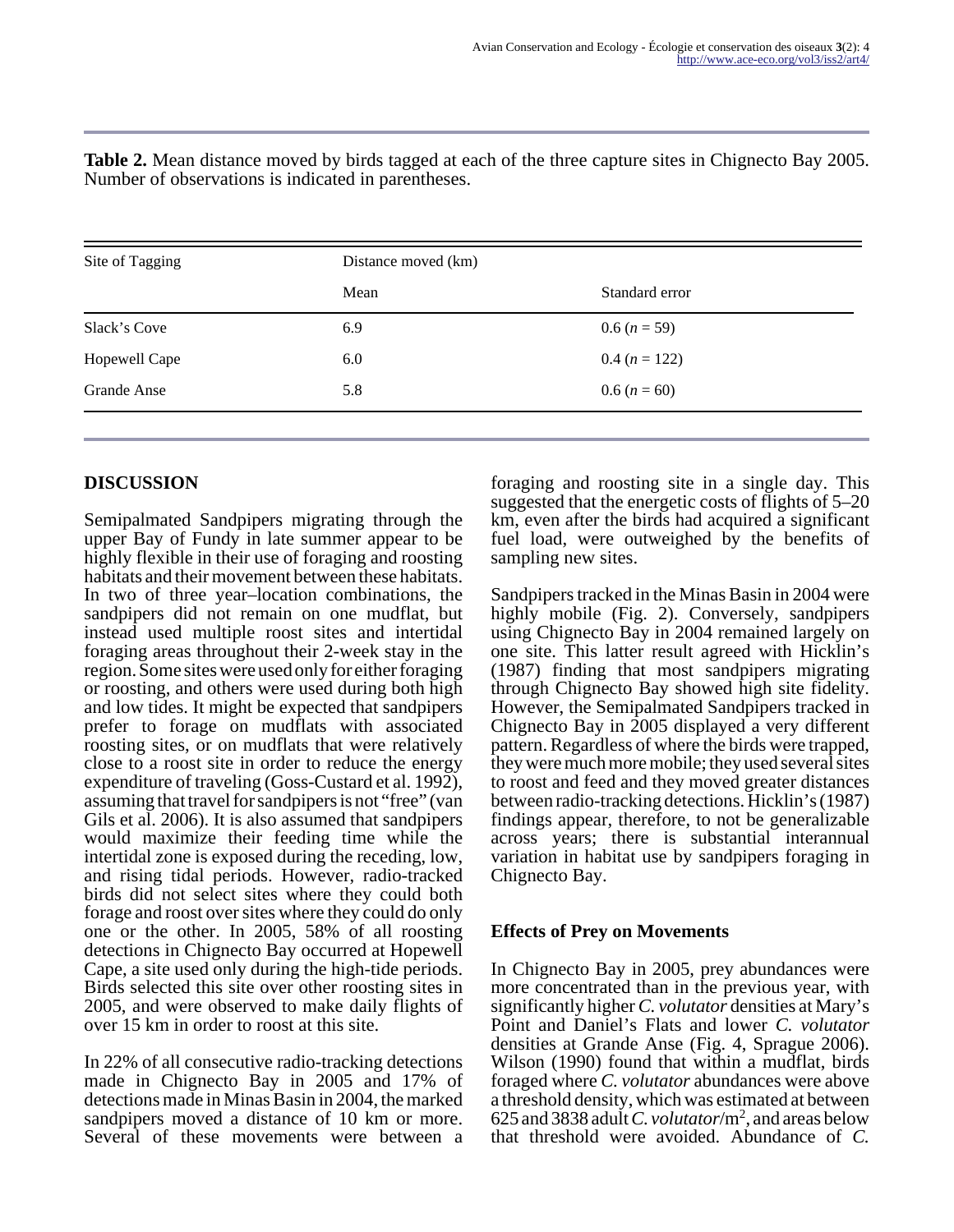**Fig. 3.** Ranked preference of site usage by sandpipers in Chignecto Bay for low and high tides in 2005. Lower numbers indicate stronger site selection; i.e., the rank closest to 1 indicates the preferred site. Error bars are  $\pm$  1 SE.



*volutator* at Grande Anse in 2005 was well below this range (Fig. 4), and may have caused birds roosting on that site to leave and forage on a more profitable site. This could account, in part, for the increased movement detected in Chignecto Bay in 2005. *C. volutator* abundance at Grande Anse in 2004 was also low, but may still have been adequate to cause the sandpipers to remain in this traditionally frequented site.

Sandpipers in both years and locations were periodically detected on sites with low prey availability. However, birds detected on a site with low *C. volutator* density may not have spent the entire low tide feeding there, but may have just sampled the site before moving to a more profitable mudflat for the remainder of the low tide. Animals often sample potential foraging sites before selecting the most profitable area to feed (Kushlan 1981, Stephens and Krebs 1986). Furthermore, in

this situation where birds are present in an area for a short time, the sandpipers may continue to sample sites throughout their stay. In a review of decisionmaking strategies used by animals (primarily birds) when assessing environmental parameters, Valone (2006) concluded that food patch distributions can be learned in approximately 1 to 3 weeks. This roughly matches the amount of time foraging sandpipers spend in the Upper Bay of Fundy. We found no evidence to confirm sampling within a single foraging bout because birds were usually detected only once during a low tide, and individual bird movements were not monitored throughout a complete tidal cycle. However, in 2005, one bird was located feeding at Grande Anse early in the lowtide cycle and was later found foraging at Daniel's Flats, a site with high *C. volutator* density, later in the same tide cycle, suggesting that movements within a single tide cycle do occur.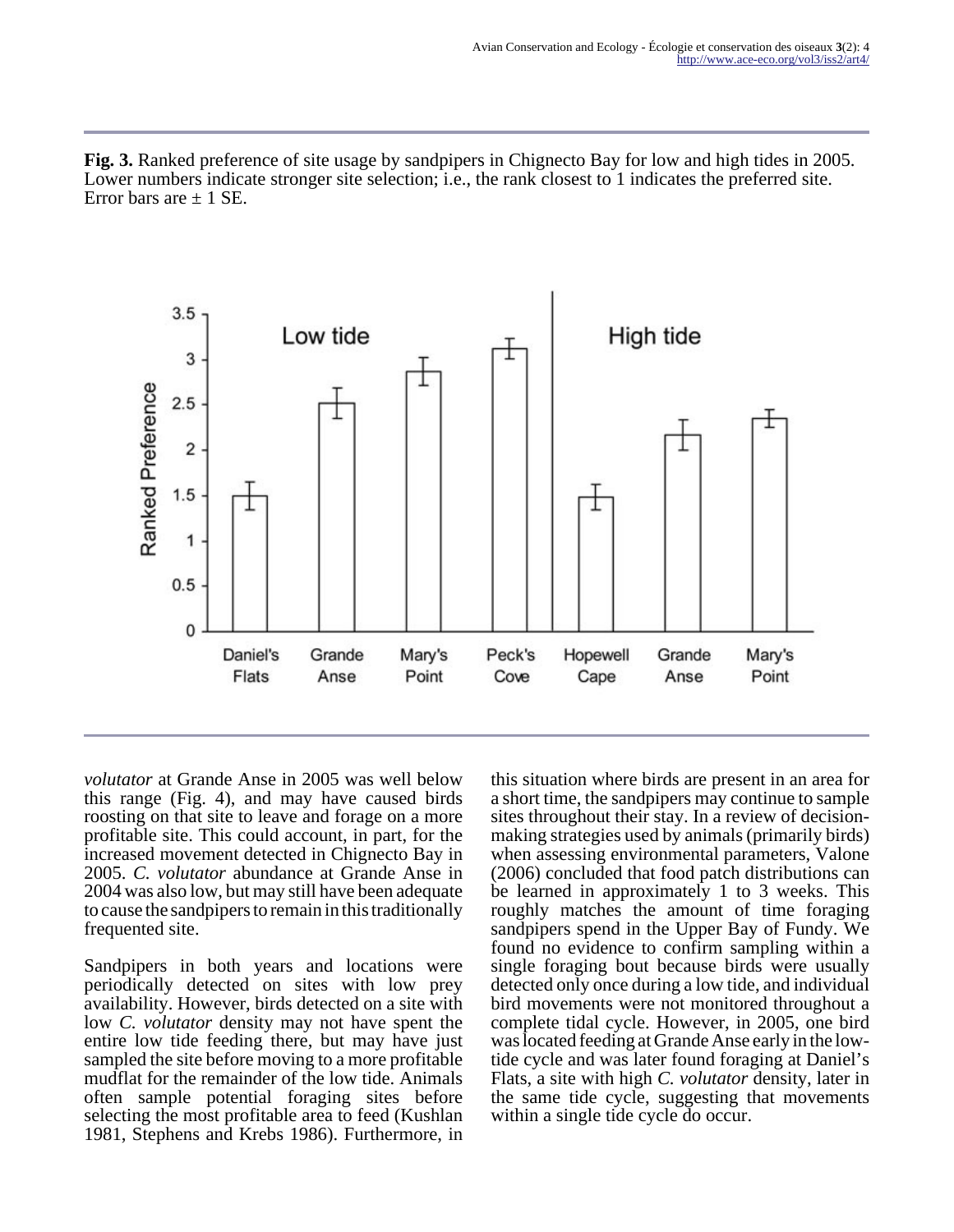**Fig. 4.** Mean density of adult *C. volutator* (≥4 mm in body length) in August. Error bars are ± 1 SE.



It is also notable that in both years at least a few marked birds returned to foraging sites with low *C. volutator* density, even after sampling sites with high *C. volutator* density. Possible explanations for this behavior are that sandpipers may not be feeding as extensively on adult *C. volutator* while in the Bay of Fundy as is currently thought, that they may not incorporate knowledge from a previous low-tide foraging bout in order to select where to feed the following day, or that the sandpipers are searching for safety. Polychaetes and other invertebrates are also a known food source for Semipalmated Sandpipers (Gratto et al. 1984, Hicklin and Smith 1984) and could possibly be an important alternative food source for the birds during the stopover, especially in sites with low *C. volutator* abundances. Kuwae et al. (2008) found that biofilm on the mudflat surface makes up a substantial portion of the diet of migrating Western Sandpipers. As our study was focused on the known primary food source of Semipalmated Sandpipers, we did not measure biofilm abundance. However, recent work in the Bay of Fundy indicates that although biofilm is also a component of the diet of Semipalmated Sandpipers foraging in this area, there is no evidence that birds are selecting foraging sites based on biofilm abundance (M. G. Ginn, pers. comm.).

#### **Effects of Predation on Sandpiper Movements**

It has been suggested that sandpipers on migration stopovers avoid sites or habitat types that are especially dangerous (Lindstrom 1990), even if those sites are richer in food (Ydenberg et al. 2002). Semipalmated Sandpipers did not avoid the sites with the highest observed predator activity throughout their stay in the upper Bay of Fundy. Instead, the highest abundances of raptors were on sites with the highest sandpiper densities,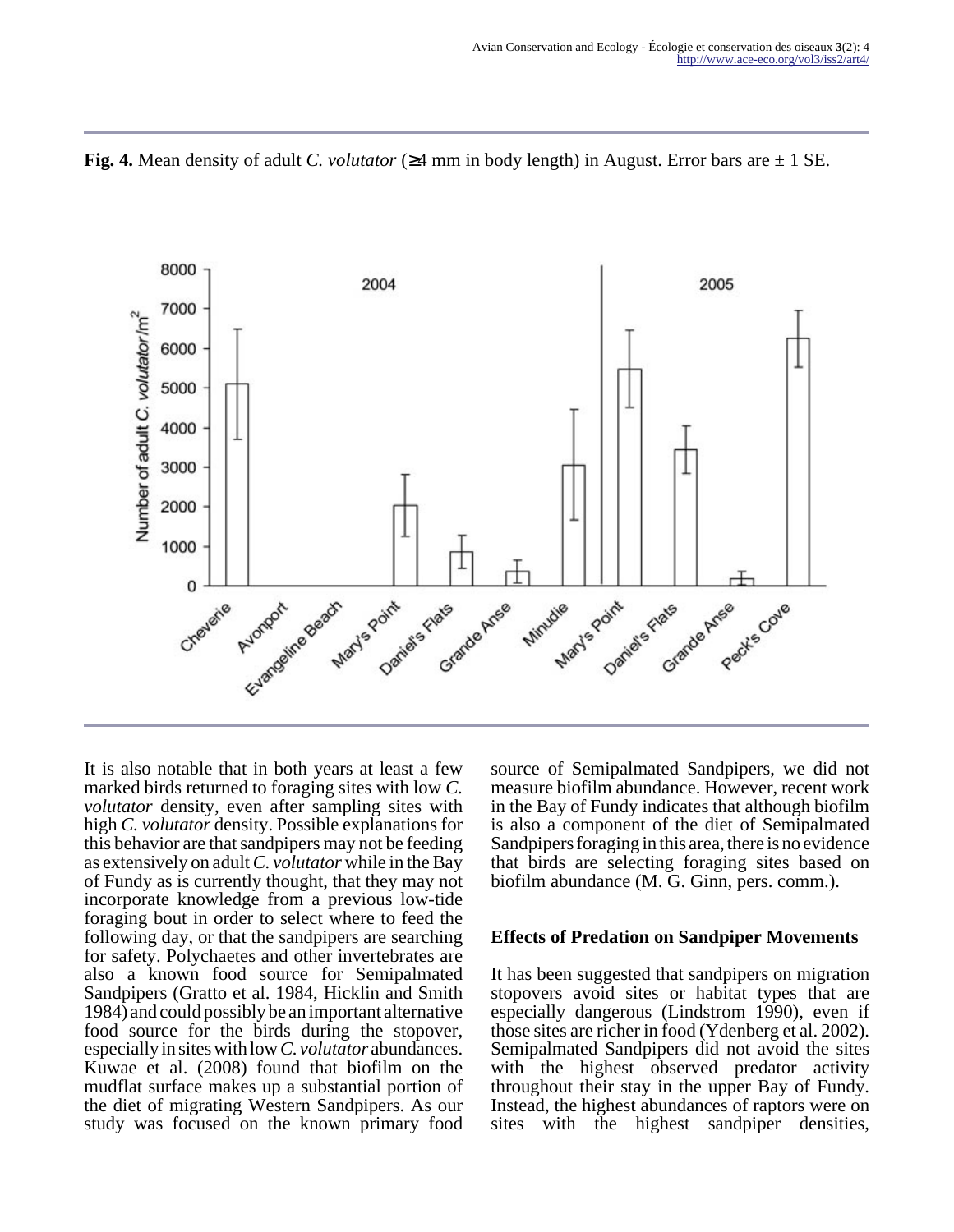**Fig. 5.** (a) Mean number of predators and attacks per hour for each 4-h observation period at low tide (on foraging sites) and 2-h observation period at high tide (on roosting sites) on sites in the upper Bay of Fundy. (b) Mean number of predators and attacks per hour at low tide on a per sandpiper basis in the same areas. Error bars are  $\pm$  1 SE. Statistical comparisons reported in the text do not include Minas Basin data.

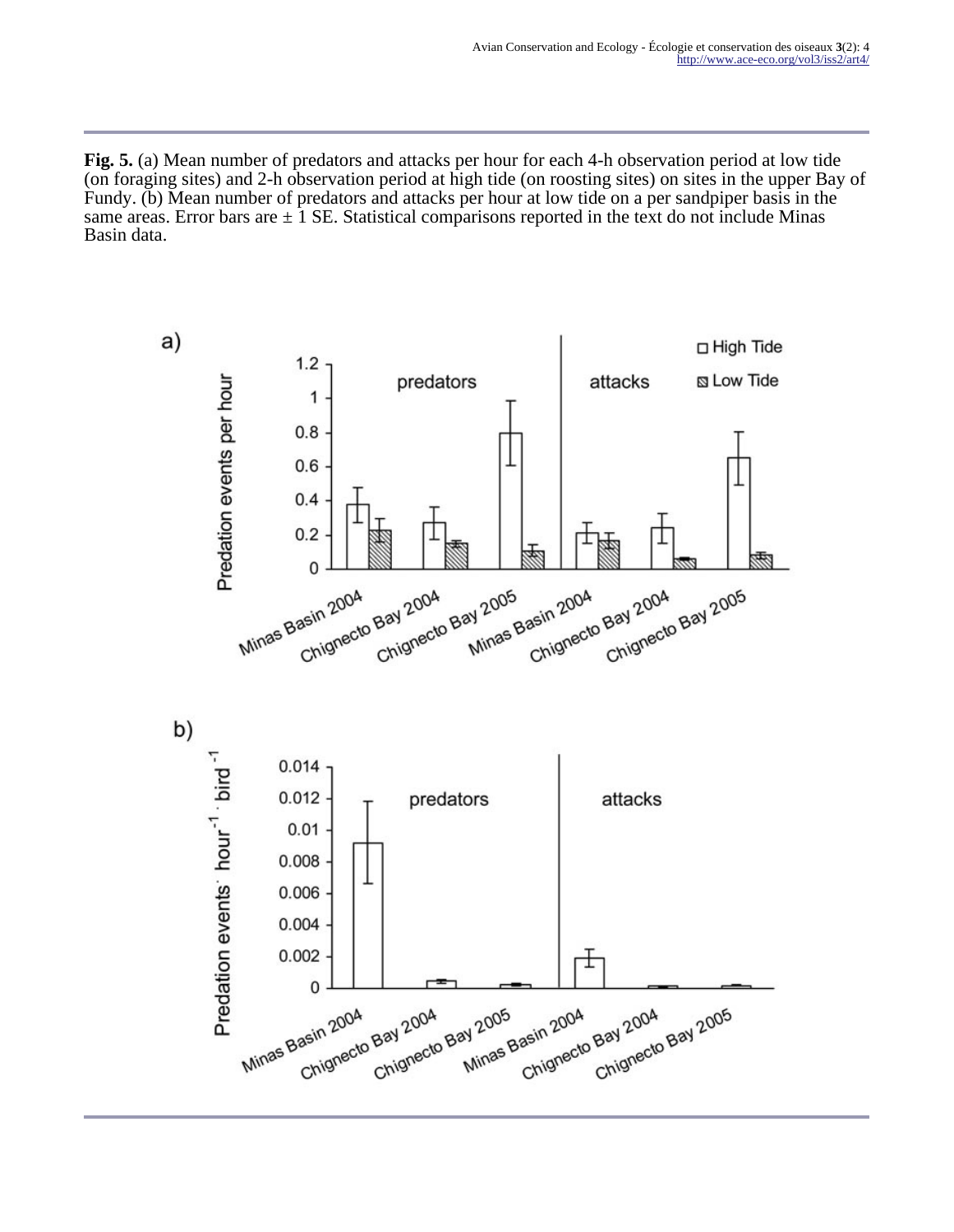| Site                                | Distance to Cover (km) |
|-------------------------------------|------------------------|
| <b>Chignecto Bay Foraging Sites</b> |                        |
| Daniel's Flats                      | 3.25                   |
| Mary's Point                        | 1.875                  |
| <b>Grande Anse</b>                  | 3.0                    |
| Peck's Cove                         | 1.75                   |
| Minudie                             | 2.0                    |
| <b>Chignecto Bay Roosting Sites</b> |                        |
| Hopewell Cape                       | 0.5                    |
| <b>Grande Anse</b>                  | $0.01\,$               |
| Mary's Point                        | 0.02                   |
| Slack's Cove                        | 0.01                   |
| Minas Basin Foraging Sites          |                        |
| Cheverie                            | 2.75                   |
| Avonport                            | 1.5                    |
| Evangeline Beach                    | 2.5                    |
| Minas Basin Roosting Sites          |                        |
| Cheverie                            | 0.02                   |
| Summerville                         | $0.01\,$               |
| <b>Blue Beach</b>                   | 0.01                   |

**Table 3.** Greatest distance (km) from cover that birds can forage or roost at each site in Chignecto Bay and Minas Basin.

suggesting that raptor distribution is influenced by shorebird distribution, rather than the reverse. Sites with adequate prey densities attracted the most shorebirds, and consequently, the most predators, thus making profitable sites for the shorebirds also potentially the most risky.

However, although sandpipers cannot control the numbers of predators at sites they frequent, they can base their selection of sites on habitat characteristics that may minimize risk, such as distance from cover.

Several studies have shown that raptors hunt most successfully when using surprise attacks launched from cover (Page and Whitacre 1975, Dekker 1988, Cresswell 1996, Pomeroy 2006). Distance from tall cover has been shown to significantly affect roost site selection of overwintering Red Knots and Great Knots (*Calidris tenuirostris*) (Piersma et al. 1993, Rogers et al. 2006). In Chignecto Bay in 2005, we located sandpipers feeding and roosting most frequently at Daniel's Flats and Hopewell Cape, respectively. Although they attracted the most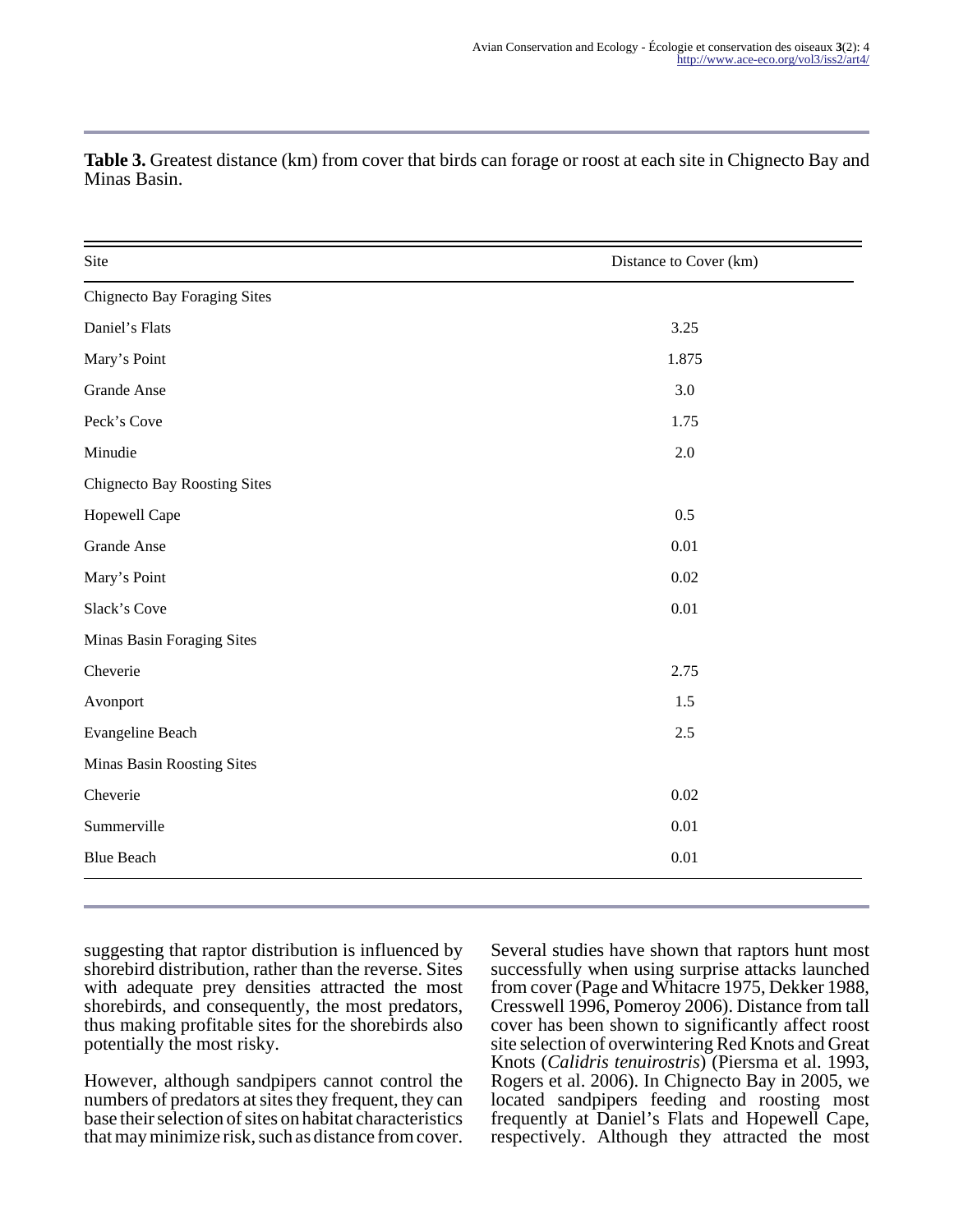**Fig. 6.** Number of (a) predators per hour and (b) attacks per hour noted during each high-tide observation period at each site in each year of the study  $(n = 4)$ . Error bars are  $\pm 1$  SE.



predators, both Daniel's Flats and Hopewell Cape were bordered by a 500-m marsh field, instead of being near a forested area, as are many of the other sites. It was possible that birds selected these sites because they had a greater chance of detecting and escaping from a predator if it flew over the marsh before attacking. Peck's Cove, on the other hand, had the highest *C. volutator* density of any of the sites, but is bordered by dense forest, and was largely avoided by birds. Such a trade-off between safety and food has also been noted in habitat selection by Western Sandpipers both between (Ydenberg et al. 2002, Pomeroy et al. 2008) and within sites (Pomeroy 2006). Lind (2004) concluded that the ability to detect a predator is paramount in determining survival during an attack. Thus, although birds fed where predators were abundant,

like many other species (Lima and Dill 1990) they may have selected foraging and roosting habitats, in part, to minimize perceived risk.

In 2005, birds tended to be detected at Grande Anse earlier in their stay (therefore, when lighter) than at the other sites, particularly at high tide when they were most vulnerable. This suggests that birds were avoiding Grande Anse later in their stay after they had presumably gained weight and were possibly more susceptible to predation, as a result of decreased maneuverability in flight (Witter and Cuthill 1993, Burns and Ydenberg 2002, Piersma et al. 2003). Pomeroy et al. (2008) found that heavier Western Sandpipers were more likely to avoid dangerous sites than were lighter individuals. Observations made in 2007 further support this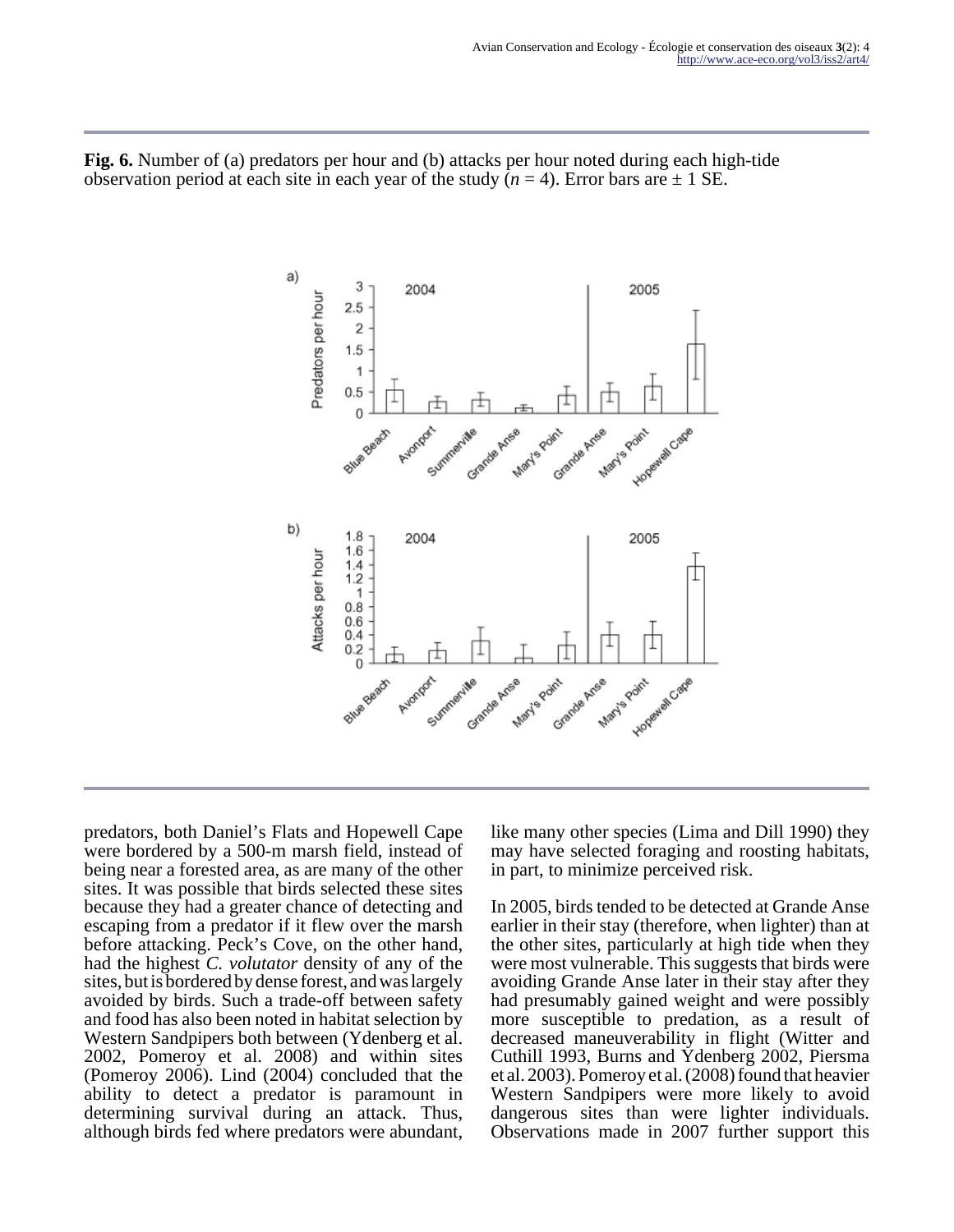| <b>Table 4.</b> Results of multiple regression and AIC model selection for factors predicting habitat use by   |
|----------------------------------------------------------------------------------------------------------------|
| sandpipers foraging at low tide. Note that other factors, including predators and attacks per hour and mudflat |
| area had to be excluded from these models because of multicollinearity. C. v. density refers to August         |
| density of C. volutator. Dist from cover refers to maximum distance from cover that a bird can forage on       |
| a mudflat. AIC model likelihood was calculated from AICc values.                                               |

|   |      |      |         |      |          |                 | coefficient |
|---|------|------|---------|------|----------|-----------------|-------------|
|   | 1,38 | 3.84 | 0.057   | 0.09 | < 0.0001 | C. v. density   | $-0.30$     |
| 2 | 2,37 | 22.9 | < 0.001 | 0.55 | 0.696    | C. v. density   | 0.30        |
|   |      |      |         |      |          | Dist from cover | 0.91        |
| 3 | 1,38 | 38.3 | < 0.001 | 0.50 | 0.304    | Dist from cover | 0.71        |

view. Birds roosted extensively at Grande Anse early in the season, however, later in the season they continued to feed at the site (which then hosted a healthy *C. volutator* population) but they were also observed crossing Chignecto Bay to roost at Hopewell Cape (D. J. Hamilton, pers. obs.; M. G. Ginn, pers. comm.). The forested area surrounding Grande Anse may have been less safe for the heavier birds, as they would have had less time to detect predators launching surprise attacks from the trees.

Predation events by raptors were more frequent in 2005 than 2004 at both low and high tide. This extra predation pressure may have caused birds to move to form larger flocks in order to increase their individual chances of survival (Parrish and Edelstein-Keshet 1999). If so, this would offer another possible explanation for the increased movements of sandpipers in Chignecto Bay in 2005. Cresswell (1996) found that flocking reduced the probability of an individual Redshank (*Tringa tetanus*) being killed by Sparrowhawks (*Accipiter nisus*) and Peregrines, and that larger flocks were attacked more often, but the predatory attacks on the larger flocks were less likely to be successful. Dietz et al. (2007) found that Red Knots compensated for reduced escape flight ability due to body mass gain by forming large flocks in order to minimize the risk of predation. Hopewell Cape was the most frequently used roost site in 2005, when flocks of over 200 000 birds were observed daily from early to mid-August. The high densities

of sandpipers likely attracted Peregrine Falcons and Merlins to the beach, resulting in a doubling of the number of predators, attacks, and successful attacks per hour relative to any other site in either year (Fig. 5a). The low-tide predation risk (predation events· h<sup>-1</sup>·bird density<sup>-1</sup>) was similar in Chignecto Bay between years (Fig. 5b). Therefore, increased movement in 2005 may have been due to increased predation activities during high-tide periods, which may have caused the sandpipers to form large flocks at the roosting sites but then disperse to forage at low tide.

## **Combined Factors Influencing Site Selection**

We found that overall sandpiper foraging habitat use in 2005 was best predicted by a combination of distance to cover and prey availability, with distance to cover being by far the more important variable. This is consistent with the analysis of Pomeroy et al. (2008), who also found that the best predictive models incorporated both food and safety. As expected, a larger distance to cover led to more sandpipers in our study. However, somewhat surprisingly, shorebird habitat use was only slightly positively affected by *C. volutator* density after distance to cover was accounted for (Table 4). This does not imply that food availability is not important. Rather, the result is probably an artifact of high prey densities at most sites. Daniel's Flats, the foraging site most often selected by tagged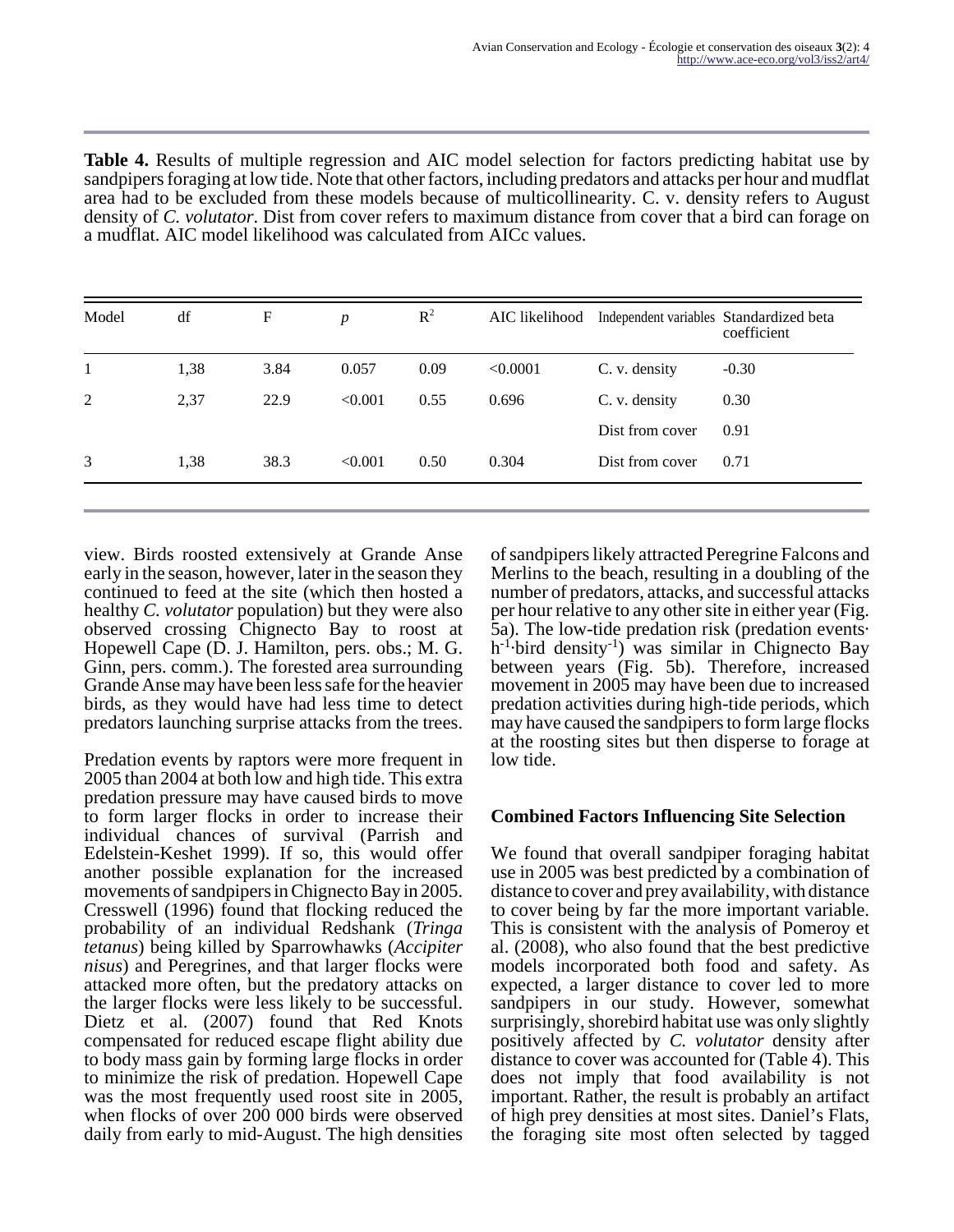| Independent variable | df   | $\mathbf F$ | D     | $\mathbb{R}^2$ | Standardized beta coefficient |
|----------------------|------|-------------|-------|----------------|-------------------------------|
| Distance from cover  | 1.42 | 6.96        | 0.012 | 0.14           | 0.38                          |
| Predators per hour   | 1,42 | 7.35        | 0.01  | 0.15           | 0.39                          |
| Attacks per hour     | 1.42 | 10.15       | 0.003 | 0.18           | 0.44                          |

**Table 5.** Results of regressions for factors predicting habitat use by sandpipers roosting at high tide. Note that none of these variables could be combined into a single model because of problems of multicollinearity.

sandpipers in 2005, had the safest predator landscape (greatest distance to cover), but also had the second-lowest *C. volutator* density of Chignecto Bay sites used at low tide (Fig. 4). Sandpipers were likely selecting Daniel's Flats because of the safer predator landscape it provided, but also because the *C. volutator* density was above the threshold that makes it energetically profitable to use (Wilson 1990). The density of adult *C. volutator* at Daniel's Flats reached this critical threshold range in both 2004 and 2005 (Fig. 4). Hence, we infer that site safety may be of paramount importance provided that food availability is adequate. The same appears to hold true for roosting sandpipers. Distance from cover again predicted site selection, with increased roosting at the one site (Hopewell Cape) that was farthest from cover.

## **CONCLUSION**

This study provides the first evidence of large-scale movements of and habitat use by shorebirds migrating through the upper Bay of Fundy, and identified important feeding and roosting sites in Minas Basin and Chignecto Bay. Other studies have examined the post-breeding or overwintering movements of shorebirds (Ruiz et al. 1989, Warnock et al. 1995, Plissner et al. 2000, Leyrer et al. 2006, Rogers et al. 2006), but very few studies have examined movements during migration stopovers. Of those that have, very limited movement seems to be the norm for small shorebirds (Farmer and Parent 1997, Butler et al. 2002), although greater movement was reported in larger

Red Knots (van Gils and Piersma 1999). Hence, the observed movements by Semipalmated Sandpipers staging in the Bay of Fundy during our study suggest that they may differ from other calidrine species in this respect.

Habitat use by Semipalmated Sandpipers staging in the upper Bay of Fundy is dictated by site safety and food. Also notable is the interannual variation in selection of and movements between roosting and foraging areas that we documented in Chignecto Bay between 2004 and 2005. This capacity to modify their movement patterns when necessary suggests that Semipalmated Sandpipers can at least to some degree adapt to natural variations in mudflat community dynamics and perhaps to humaninduced changes in this system. However, given the importance of upper Bay of Fundy mudflats and roost sites to this species (Hicklin and Smith 1984, Hicklin 1987, Hamilton et al. 2003), the flexibility displayed by these birds should not be viewed as reason to reduce efforts to conserve critical habitats for these migrant sandpipers. Rather, it should be viewed as incentive to ensure that this important ecosystem is maintained, such that migrant shorebirds continue to have foraging and roosting options available to them when natural changes occur. Furthermore, in view of the mobility of migrant shorebirds over short staging periods, to obtain accurate population estimates, simultaneous surveys of known roosts around the Bay should be conducted as described in Colwell and Landrum (1993). This would improve our ability to monitor possible population changes of migrating shorebirds in this critical coastal region.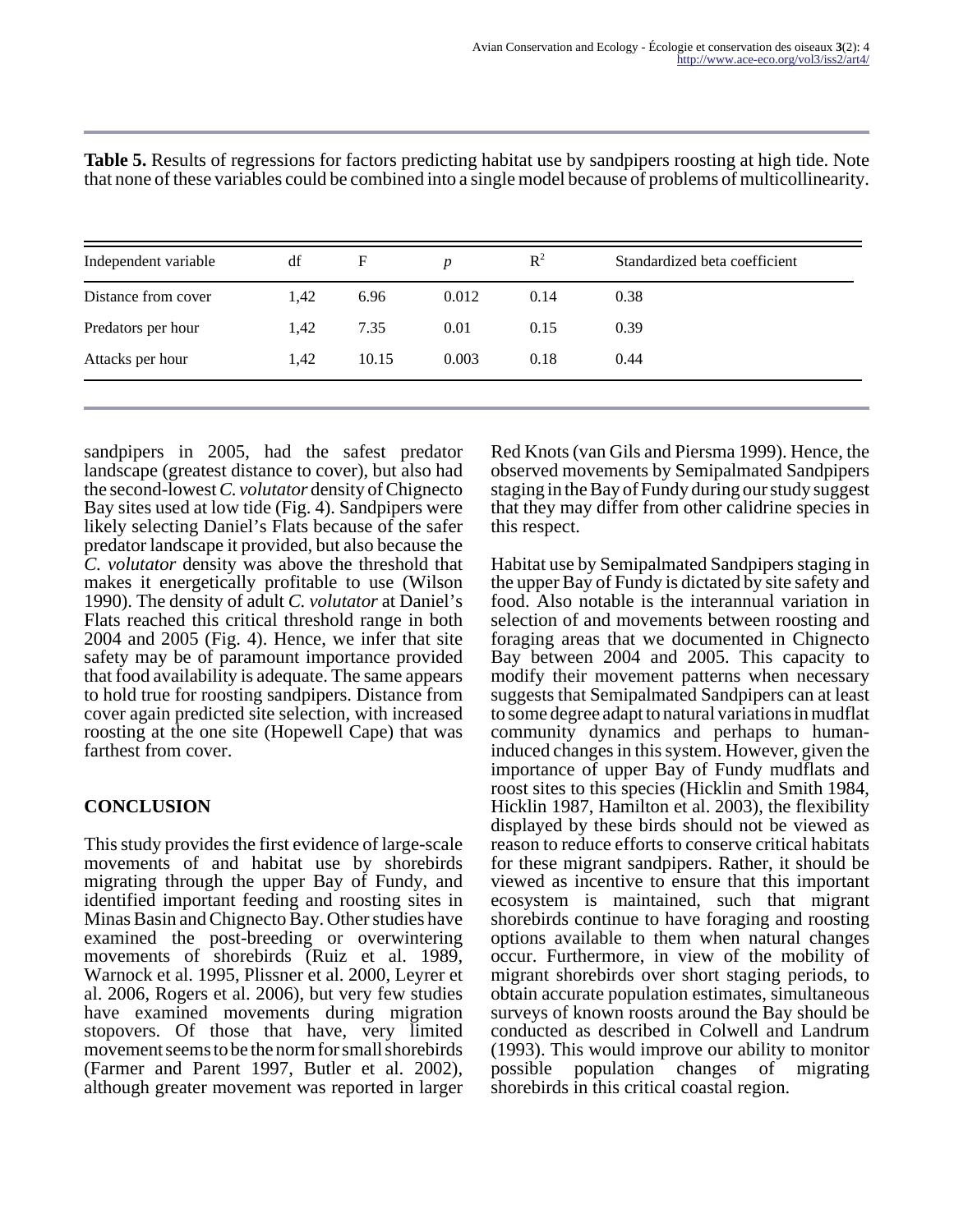**Fig. 7.** Average number of days since being tagged that birds were located at each site in Shepody Bay 2005 for (a) high tide and (b) low tide. Separate bars represent birds tagged from the three capture sites, as indicated in the legend. Error bars are  $\pm$  1 SE.

□ Grande Anse Average days since tagged S Hopewell Cape 12 **□ Slack's Cove** 10 8 6 4  $\overline{2}$  $\mathbf 0$ Mary's Point Hopewell **Grande Anse** Cape High tide tracking location b) □ Grande Anse 18 Average days since tagged S Hopewell Cape 16 Slack's Cove  $14$  $12$  $10$ 8 6 4  $\overline{c}$  $\overline{0}$ **Grande Anse** Mary's Point **Daniel's Flats** Low tide tracking location

 $a)$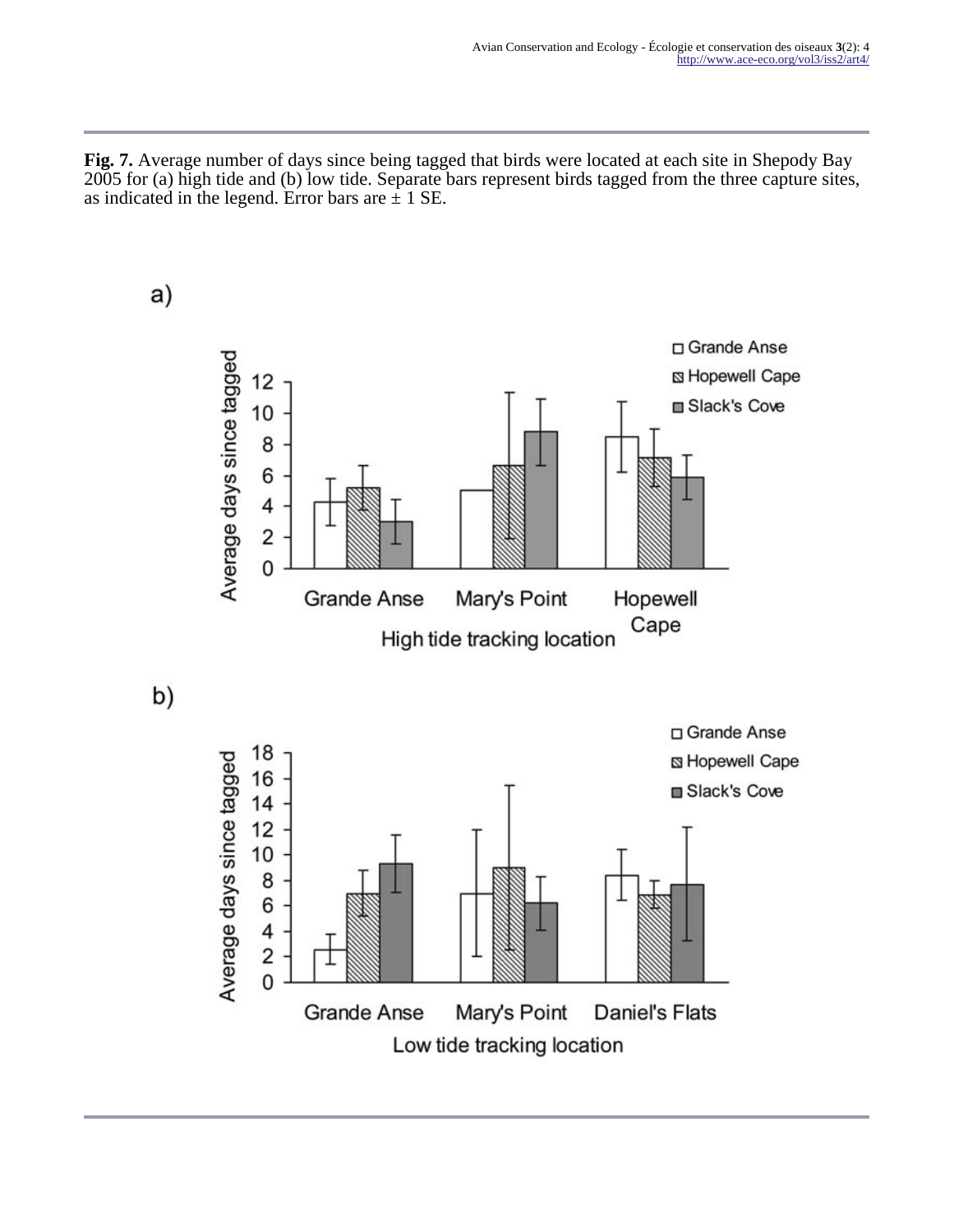Finally, relative safety of sites should be incorporated in future studies on a landscape scale (Butler et al. 2003, Lank et al. 2003, Ydenberg et al. 2007, Pomeroy et al. 2008). Our results suggest that sites that provide a safer predator landscape are being selected by migrating sandpipers, and that site safety may under some circumstances be more important than food availability in determining foraging habitat. Therefore, in agreement with Pomeroy et al. (2008), we conclude that in a highly dynamic system where food can be variable, landscape features such as distance to cover are important to consider when selecting candidate sites for shorebird conservation measures.

*Responses to this article can be read online at: <http://www.ace-eco.org/vol3/iss2/art4/responses/>*

### **Acknowledgments:**

*Funding for this project was provided by the New Brunswick Wildlife Trust Fund, ACWERN, Environment Canada, Bird Studies Canada, and Mount Allison University. We thank A. Tam, N. Robar, G. Deleavey, R. Gardiner, S. Danielsen, A. Jeffries, and D. Drolet for field assistance; M. Barbeau, P. Wells, S. Heard, P. Hicklin, R. Butler, G. Morrison, T. Piersma, M.-A. Villard, and one anonymous reviewer for manuscript comments; R. Elliot, P. Hicklin, and N. Garrity for sharing equipment and local knowledge with us; M. Majka, D.Christie, and the staff at Johnson's Mills and Mary's Point interpretive centres for their support. This is ACWERN Publication No. UNB-70.*

## **LITERATURE CITED**

**Boates, J. S., and P. C. Smith.** 1979. Length-weight relationships, energy content and the effects of predation on *Corophium volutator* (Pallas) (Crustacae: Amphipoda). *Proceedings of the Nova Scotian Institute of Science* **29**:489–499.

**Burnham, K. P., and D. R. Anderson.** 2002. Model selection and multimodel inference: a practical information-theoretic approach. Springer-Verlag, New York, New York, USA.

**Burns , J. G. and R. C. Ydenberg.** 2002. The effects of wing loading and gender on the escape flights of least sandpipers (*Calidris minutilla*) and western sandpipers (*Calidris mauri*). *Behavioral Ecology and Sociobiology* **52**:128–136.

**Butler, R. W., P. C. Shepherd, and M. J. F. Lemon.** 2002. Site fidelity and local movements of migrating Western Sandpipers on the Fraser River Estuary. *Wilson Bulletin* **114**:485–490.

**Butler, R. W., R. C. Ydenberg, and D. B. Lank.** 2003. Waders on a changing predator landscape. *Wader Study Group Bulletin* **100**:130–133.

**Colwell, M. A., and S. L. Landrum.** 1993. Nonrandom shorebird distribution and fine-scale variation in prey abundance. *The Condor* **95**:94– 103.

**Cresswell, W.** 1996. Surprise as a winter hunting strategy in Sparrowhawks, *Accipiter nisus*, Peregrines, *Falco peregrinus,* and Merlins, *Falco columbarius*. *Ibis* **138**:684–692.

**Crewe, T. L., D. J. Hamilton, and A. W. Diamond.** 2001. Effects of mesh size on sieved samples of *Corophium volutator*. *Estuarine, Coastal and Shelf Science* **53**:151–154.

**Dekker, D.** 1988. Peregrine falcon and merlin predation on small shorebirds and passerines in Alberta. *Canadian Journal of Zoology* **66**:925–928.

**Dietz, M., T. Piersma, A. Hedenstrom, and M. Brugge. 2007.** Intraspecific variation in avian pectoral muscle mass: constraints on maintaining manoeuvrability with increasing body mass. *Functional Ecology* **21**:317–326.

**Farmer, A. H., and A. H. Parent.** 1997. Effects of the landscape on shorebird movements at spring migration stopovers. *The Condor* **99**:698–707.

**Goss-Custard, J. D., R. W. G. Caldow, and R. T. Clarke.** 1992. Correlates of density of foraging oystercatchers, *Haematopus ostralegus*, at different population sizes. *Journal of Animal Ecology* **61**:159–173.

**Gratto-Trevor, C. L.** 1992. Semipalmated Sandpiper (*Calidris pusilla*). Number 6 *in* A. Poole and F. Gill, editors. *Birds of North America.* Academy of Natural Sciences, Philadelphia, Pennsylvania, USA and American Ornithologists' Union, Washington, D.C., USA. [online] URL: [htt](http://bna.birds.cornell.edu/BNA/) [p://bna.birds.cornell.edu/BNA/.](http://bna.birds.cornell.edu/BNA/)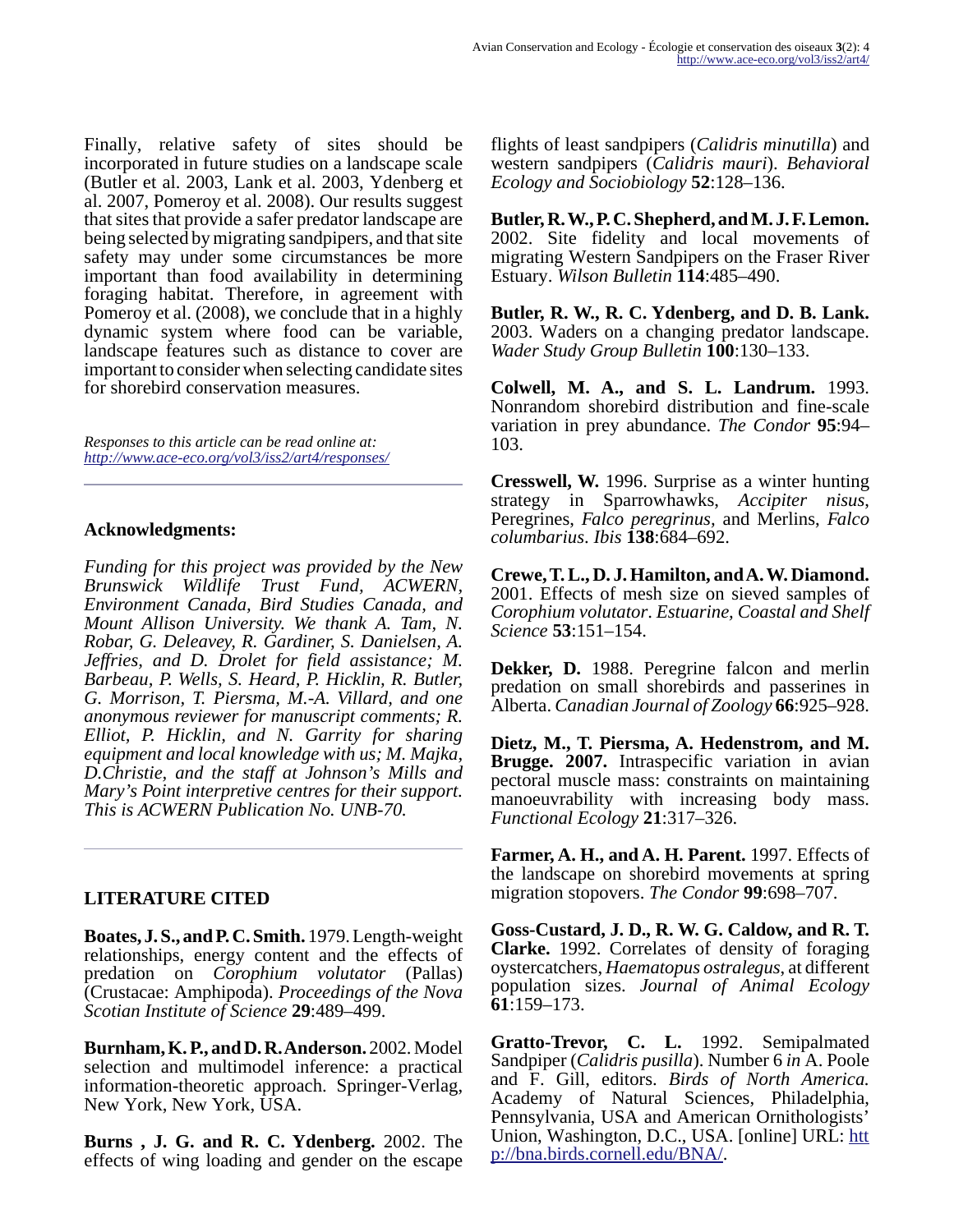**Gratto-Trevor, C. L., and H. L. Dickson.** 1994. Confirmation of elliptical migration in a population of Semipalmated Sandpipers. *Wilson Bulletin* **106**:78–90.

**Gratto, G. W., M. L. H. Thomas, and C. L. Gratto.** 1984. Some aspects of the foraging ecology of migrant juvenile sandpipers in the outer Bay of Fundy. *Canadian Journal of Zoology* **62**:1889– 1892.

**Haig, S. M., D. W. Mehlman, and L. W. Oring.** 1998. Avian movements and wetland connectivity in landscape conservation. *Conservation Biology* **12**:749–758.

**Hamilton, D. J., M. A. Barbeau, and A. W. Diamond.** 2003. Shorebirds, mud snails, and *Corophium volutator* in the upper Bay of Fundy, Canada: predicting bird activity on intertidal mud flats. *Canadian Journal of Zoology* **81**:1358–1366.

**Harrington, B. A. and R. I. G. Morrison.** 1997. Semipalmated Sandpiper migration in North America. *Studies in Avian Biology* **2**:83–100.

**Hicklin, P. W.** 1987. Migration of shorebirds in the Bay of Fundy. *Wilson Bulletin* **99**:540–570.

**Hicklin, P. W.** 1988a. Shepody Bay, Bay of Fundy: the first hemispheric shorebird reserve for Canada. *Wader Group Study Bulletin* **52**:14–15.

**Hicklin, P. W.** 1988b. Nova Scotia joins the Western Hemisphere Shorebird Reserve Network. *Wader Group Study Bulletin* **54**:41–42.

**Hicklin, P. W., and P. C. Smith.** 1979. The diets of five species of migrant shorebirds in the Bay of Fundy. *Proceedings of the Nova Scotian Institute of Science* **29**:483–488.

**Hicklin, P. W., and P. C. Smith.** 1984. Selection of foraging sites and invertebrate prey by migrant Semipalmated Sandpipers, *Calidris pusilla* (Pallas), in the Minas Basin, Bay of Fundy. *Canadian Journal of Zoology* **62**:2201–2210.

**Hicklin, P. W., R. G. Hounsell, and G. H. Finney.** 1989. Fundy pull trap: a new method of capturing shorebirds. *Journal of Field Ornithology* **60**:94– 101.

**Kushlan, J. A.** 1981. Resource strategies of wading birds. *Wilson Bulletin* **93**:145–163.

**Kuwae, T., P. G. Beninger, P. Decottignies, K. J. Mathot, D. R. Lund, and R. W. Elner.** 2008. Biofilm grazing in a higher vertebrate: the Western Sandpiper, *Calidris mauri*. *Ecology* **89**:599–606.

**Lank, D. B., R. W. Butler, J. Ireland, and R. C. Ydenberg.** 2003. Effects of predation danger on migratory strategies of sandpipers. *Oikos* **103**:303– 319.

**Leyrer, J., B. Spaans, M.Camara, and T. Piersma.** 2006. Small home ranges and high site fidelity in red knots (*Calidris c. canutus*) wintering on the Banc d'Arguin, Mauritania. *Journal of Ornithology* **147**:376–384.

**Lima, S. L., and L. M. Dill.** 1990. Behavioral decisions made under the risk of predation: a review and prospectus. *Canadian Journal of Zoology* **68**:619–640.

**Lind, J.** 2004. What determines probability of surviving predator attacks in bird migration? The relative importance of vigilance and fuel load. *Journal of Theoretical Biology* **231**:223–227.

**Lindstrom, A.** 1990. The role of predation risk in stopover habitat selection in migrating bramblings, *Fringilla montifringilla*. *Behavioral Ecology* **1**:102–106.

**Morrison, R. I. G.** 1984. Migration systems of some New World shorebirds. Pages 125–202 *in* J. Burger and B. L. Olla, editors. *Shorebirds: migration and foraging behaviour.* Plenum Press, New York, New York, USA.

**Morrison, R. I. G., and R. K. Ross.** 1989. *Atlas of Nearctic shorebirds on the coast of South America.* Canadian Wildlife Service Special Publication, Ottawa, Ontario, Canada.

**Morrison, R. I. G., C. Downes, and B. Collins.** 1994. Population trends of shorebirds on fall migration in Eastern Canada 1974–1991. *Wilson Bulletin* **106**:431–447.

**Myers, J. P.** 1983. Conservation of migrating shorebirds: staging areas, geographic bottlenecks, and regional movements. *American Birds* **37**:23– 25.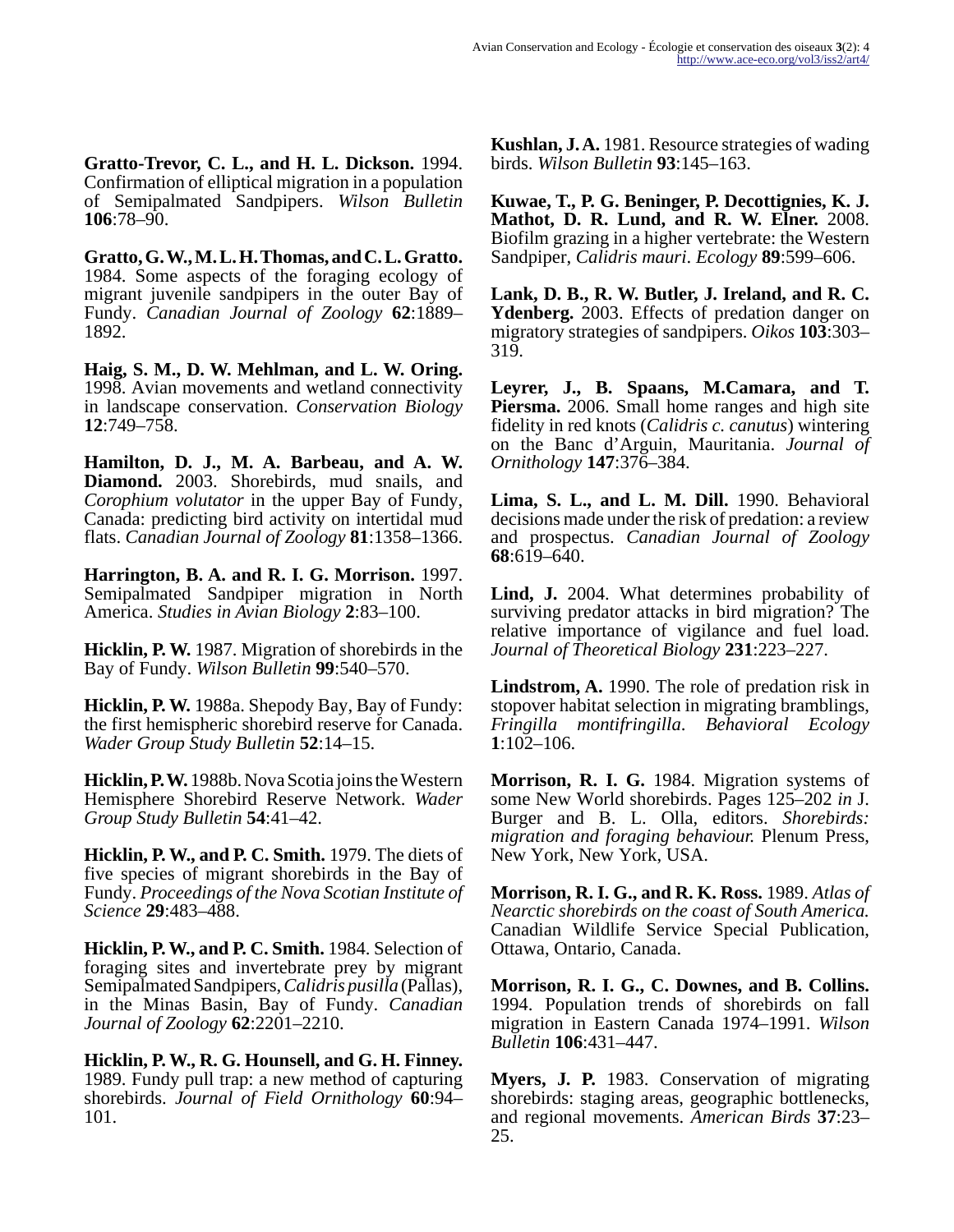**Myers, J. P., R. I. G. Morrison, P. Z. Antas, B. A. Harrington, T. E. Lovejoy, M. Sallaberry, S. E. Senner, and A. Tarak.** 1987. Conservation strategy for migratory species. *American Scientist* **75**:19–26.

**Page, G., and D. F. Whitacre.** 1975. Raptor predation on wintering shorebirds. *The Condor* **77**:73–83.

**Parrish, J. K., and L. Edelstein-Keshet.** 1999. Complexity, pattern, and evolutionary trade-offs in animal aggregations. *Science* **284**:99–101.

**Peer, D. L., L. E. Linkletter, and P. W. Hicklin.** 1986. Life history and reproductive biology of *Corophium volutator* (Crustacea: Amphipoda) and the influence of shorebird predation on population structure in Chignecto Bay, Bay of Fundy, Canada. *Netherlands Journal of Sea Research* **20**:359–373.

**Piersma, T., R. Hoekstra, A. Dekinga, A. Koolhaas, P. Wolf, P. Battley, and P. Wiersma.** 1993. Scale and intensity of intertidal habitat use by Knots *Calidris Canutus* in the Western Wadden Sea in relation to food, friends and foes. *Netherlands Journal of Sea Research* **31**:331–357.

**Piersma, T., A. Koolhaas, and J. Jukema.** 2003. Seasonal body mass changes in Eurasion Golden Plovers *Pluvialis apricaria* staging in the Netherlands: decline in late autumn mass peak correlates with increase in raptor numbers. *Ibis* **145**:565–571.

**Plissner, J. H., S. M. Haig, and L. W. Oring.** 2000. Postbreeding movements of American Avocets and implications for wetland connectivity in the western Great Basin. *The Auk* **117**:290–298.

**Pomeroy, A. C.** 2006. Tradeoffs between food abundance and predation danger in spatial usage of a stopover site by western sandpipers, *Calidris mauri*. *Oikos* **112**:629–637.

**Pomeroy, A. C., R. W. Butler, and R. C. Ydenberg.** 2006. Experimental evidence that migrants adjust usage at a stopover site to trade off food and danger. *Behavioral Ecology* **17**:1041–1045.

**Pomeroy, A. C., D. A. Acevedo Seaman, R. W. Butler, R. W. Elner, T. D. Williams, and R. C. Ydenberg.** 2008. Feeding–Danger Trade-Offs Underlie Stopover Site Selection by migrants. *Avian*

*Conservation and Ecology - Écologie et conservation des oiseaux* **3**(1): 7. [online] URL: <http://www.ace-eco.org/vol3/iss1/art7/>.

**Potvin, C., M. J. Lechowicz, and S. Tardif.** 1990. The statistical analysis of ecophysiological response curves obtained from experiments involving repeated measures. *Ecology* **71**:1389– 1400.

**Rogers, D. I., P. F. Battley, T. Piersma, J. A. van Gils, and K. G. Rogers.** 2006. High-tide habitat choice: insights from modelling roost selection by shorebirds around a tropical bay. *Animal Behaviour* **72**:563–575.

**Ruiz, G. M., P. G. Connors, S. E. Griffin, and F. A. Pitelka.** 1989. Structure of a wintering Dunlin population. *The Condor* **91**:562–570.

**Scheiner, S. M.** 2001. MANOVA: Multiple response variables and multispecies interactions. Pages 99–115 *in* S. M. Scheiner, and J. Gurevitch, editors. *Design and analysis of ecological field experiments.* Second Edition. Oxford University Press, New York, New York, USA.

**Skagen, S. K., and F. L. Knopf.** 1994. Migrating shorebirds and habitat dynamics at a Prairie wetland complex. *Wilson Bulletin* **106**:91–105.

**Sprague, A. J.** 2006. *Factors affecting movement and habitat selection of Semipalmated Sandpipers (Calidris pusilla*) migrating through the upper Bay of Fundy, Canada. Thesis, University of New Brunswick. Fredericton, New Brunswick, Canada.

**Stephens, D. W., and J. R. Krebs.** 1986. *Foraging theory.* Princeton University Press. Princeton, New Jersey, USA.

**Tabachnick, B. G., and L. S. Fidell.** 2007. *Using multivariate statistics.* Fifth edition. Pearson, Boston, Massachusetts, USA.

**Underwood, A. J.** 1997. *Experiments in ecology: their logical design and interpretation using analysis of variance.* Cambridge University Press, New York, New York, USA.

**Valone, T. J.** 2006. Are animals capable of Bayesian updating? An empirical review. *Oikos* **112**:252– 259.